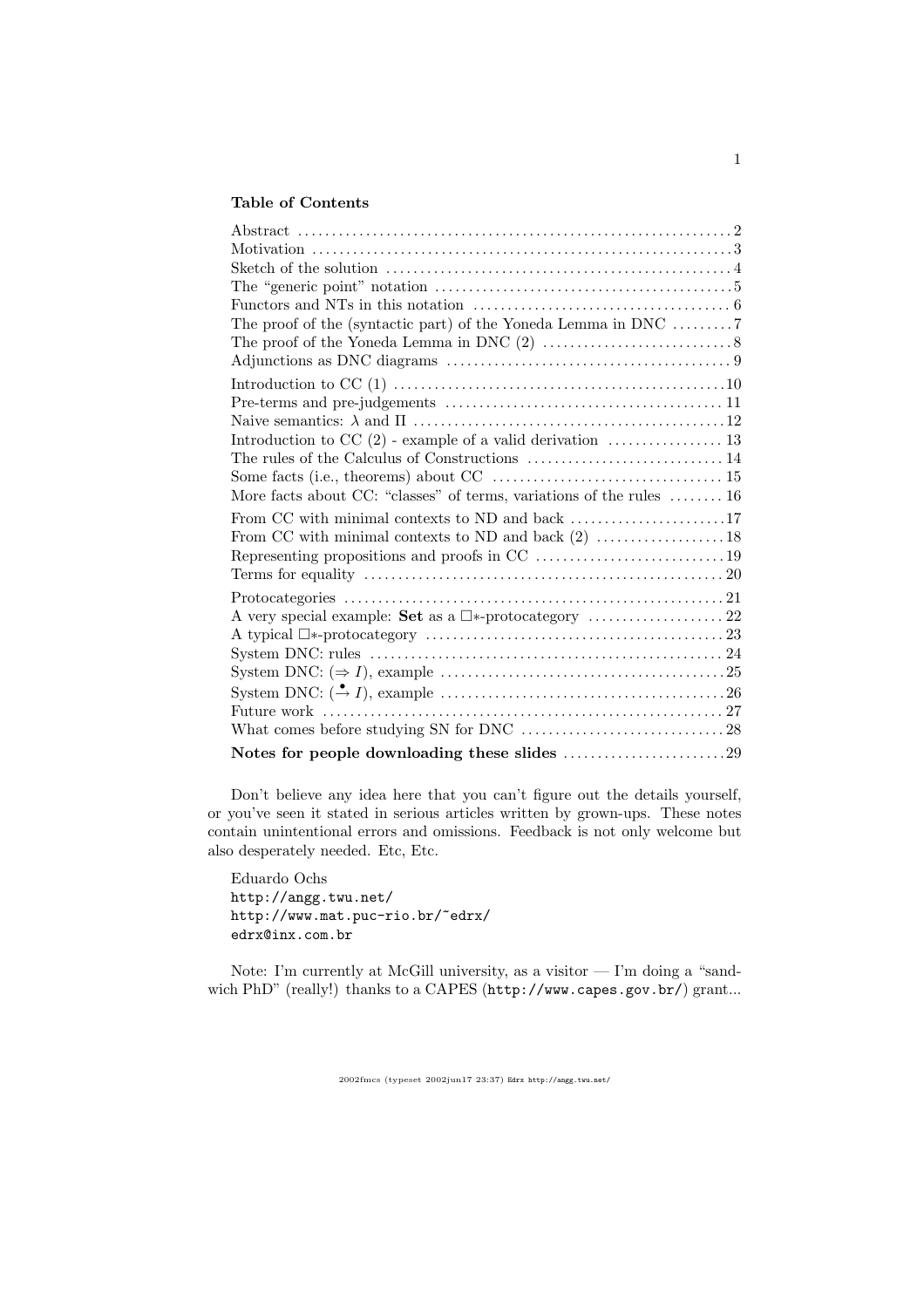#### Abstract

(For the FMCS talk)

We will present a logic (system DNC) whose terms represent categories, objects, morphisms, functors, natural transformations, sets, points, and functions, and whose rules of deduction represent certain constructive operations involving those entities. Derivation trees in this system only represent the "T-part" (for "terms" and "types") of the constructions, not the "P-part" ("proofs" and "propositions"): the rules that generate functors and natural transformations do not check that they obey the necessary equations. So, we can see derivations in this system either as constructions happening in a "syntactical world", that should be related to the "real world" in some way (maybe through metatheorems that are yet to be found), or as being just "skeletons" of the real constructions, with the P-parts having been omitted for briefness.

Even though derivations in DNC tell only half of the story, they still have a certain charm: DNC terms represent "types", but a tree represents a construction of a lambda-calculus term; there's a Curry-Howard isomorphism going on, and a tree can be a visual help for understanding how the lambda-calculus term works — how the data flows inside a given categorical construction. Also, if we are looking for a categorical entity of a certain "type" we can try to express it as a DNC term, and then look for a DNC "deduction" having it as its "conclusion"; the deduction will give us a T-part, and we will still have to go back to the standard language to supply a P-part, but at least the search has been broken in two parts...

The way to formalize DNC, and to provide a translation between terms in its "logic" and the usual notations for Category Theory, is based on the following idea. Take a derivation tree  $D$  in the Calculus of Constructions, and erase all the contexts and all the typings that appear in it; also erase all the deduction steps that now look redundant. Call the new tree  $D'$ . If the original derivation, D, obeys some mild conditions, then it is possible to reconstruct it — modulo exchanges and unessential weakenings in the contexts — from  $D'$ , that is much shorter. The algorithm that does the reconstruction generates as a by-product a "dictionary" that tells the type and the "minimal context" for each term that appears in  $D'$ ; by extending the language that the dictionary can deal with we get a way to translate DNC terms and trees — and also, curiously, with a few tricks more, and with some minimal information to "bootstrap" the dictionary, categorical diagrams written in a DNC-like language.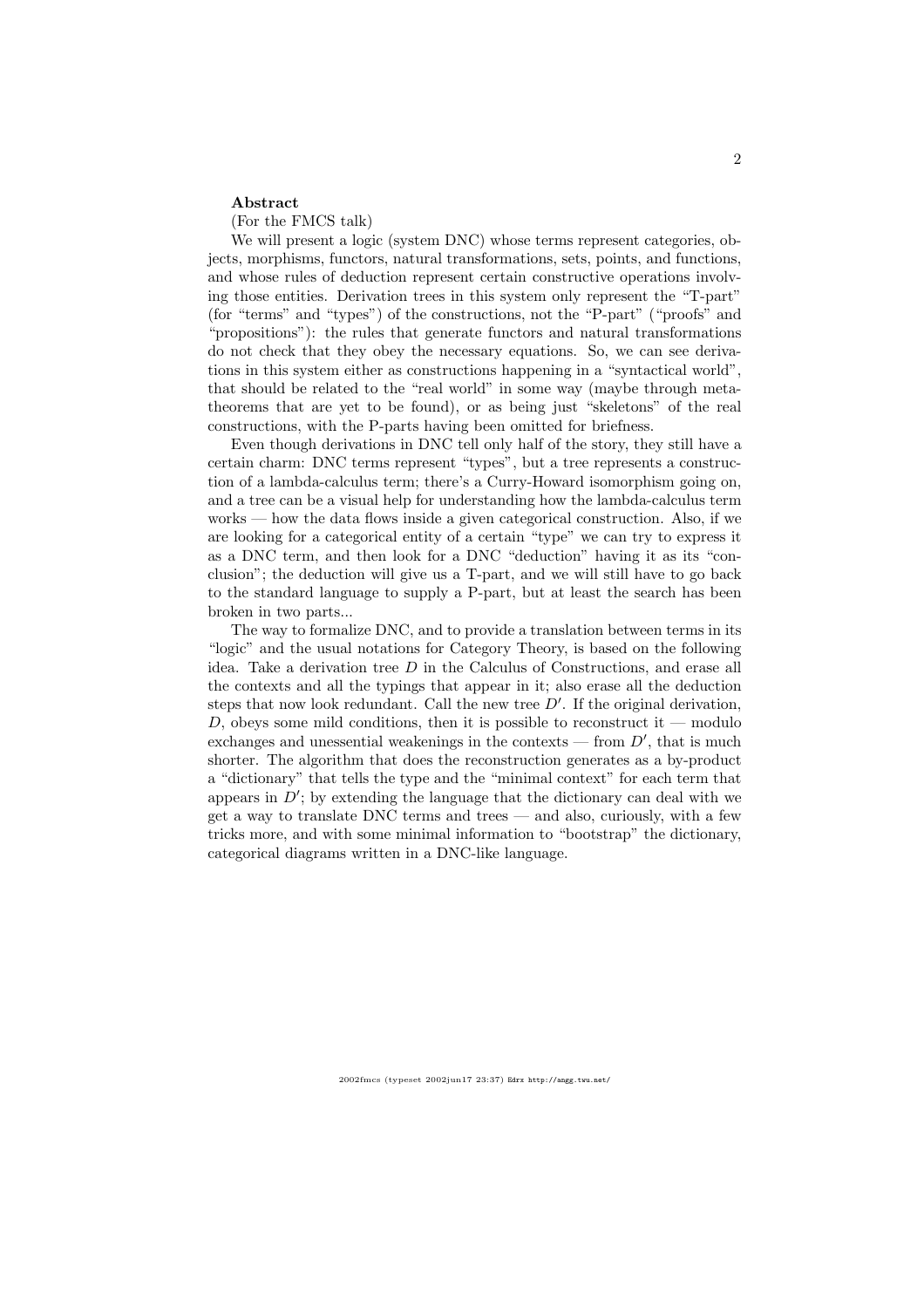#### Motivation

A language for "skeletons of proofs" that would...

• let me write down just the essential — an (imaginary) computer would fill out the missing details;

• allow me say things like "the natural entity of type/name  $a,(a \mapsto b) \mapsto b$ " (ev);

• have a diagrammatic version,

- and a linear version (for derivation trees and Curry-Howard);
- easy to translate to the usual languages;
- be able to represent categorical concepts;
- allow for the "right amount" of ambiguity;

 $\bullet$  read aloud as something that's happening in the simplest models — e.g., in Set instead of in an arbitrary topos;

• be concise and clear enough — because I have a very bad memory and I tended to change my notations madly, so I needed short diagrams that would "say everything", without the need for pages of definitions...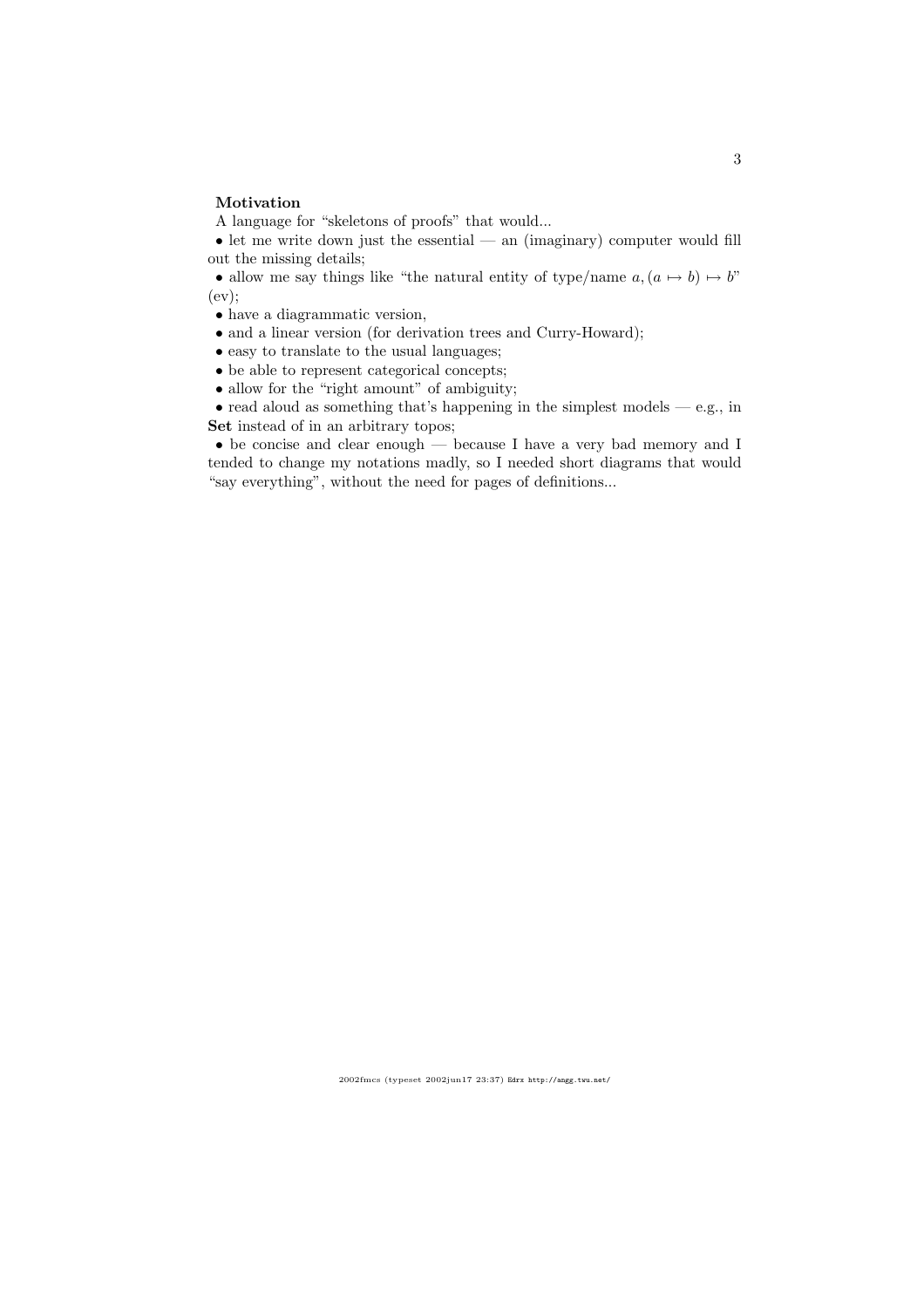### Sketch of the solution

A notation that looks like an ambiguous  $\lambda$ -calculus (I call it the "generic point" notation);

add some symbols to GP to let it represent functors, natural transformations, objects, categories, etc;

a dictionary will translate GP terms into something precise (in the Calculus of Constructions)

(diagrams and derivation trees are recyclable! Just change the dictionary...)

modify the Calculus of Constructions to get something that looks more like natural deduction — i.e., that has discharges instead of " $\dots \vdash \dots$ "s — to get rid of some redundancy

The system of natural deduction for categories ("system DNC") is essentially this modified CC, with the GP notation with categorical extensions, and a dictionary.

DNC derivations can either represent just the "T-part" (terms and types) of categorical constructions, and omit the "P-part" (propositions and proofs), or they can be complete.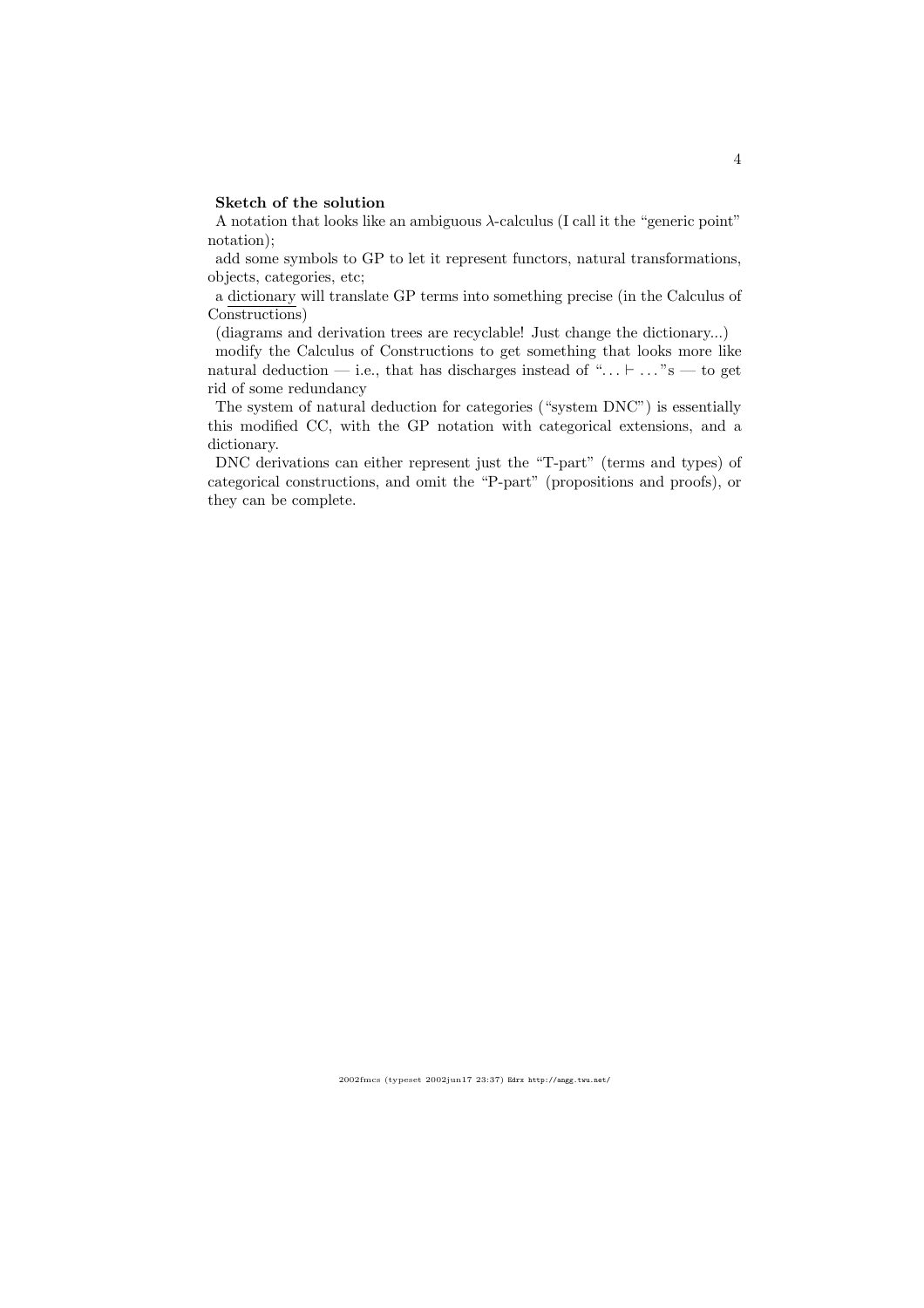# The "generic point" notation

| What would be the natural name for a variable in           |                      |  |                                                                                              |  |  |
|------------------------------------------------------------|----------------------|--|----------------------------------------------------------------------------------------------|--|--|
| $\overline{A}$                                             | $\overrightarrow{a}$ |  | $A = \mathbf{E}[a]$                                                                          |  |  |
| B                                                          | $\rightarrow$ h      |  | $B = \mathbf{E}[b]$                                                                          |  |  |
| $A \times B \longrightarrow a, b$                          |                      |  | $A \times B = \mathbf{E}[a, b] = \mathbf{E}[a] \times \mathbf{E}[b]$                         |  |  |
|                                                            |                      |  | $B^A$ $\longrightarrow$ $a \mapsto b$ $B^A = \mathbf{E}[a \mapsto b] = \mathbf{E}[b]^{E[a]}$ |  |  |
| We will allow strange names for variables and terms        |                      |  |                                                                                              |  |  |
| and we will have a dictionary to translate these names     |                      |  |                                                                                              |  |  |
| into something precise (in the Calculus of Constructions). |                      |  |                                                                                              |  |  |
|                                                            |                      |  |                                                                                              |  |  |

 $\lq\mathbf{E}'$  is pronounced as "the space of".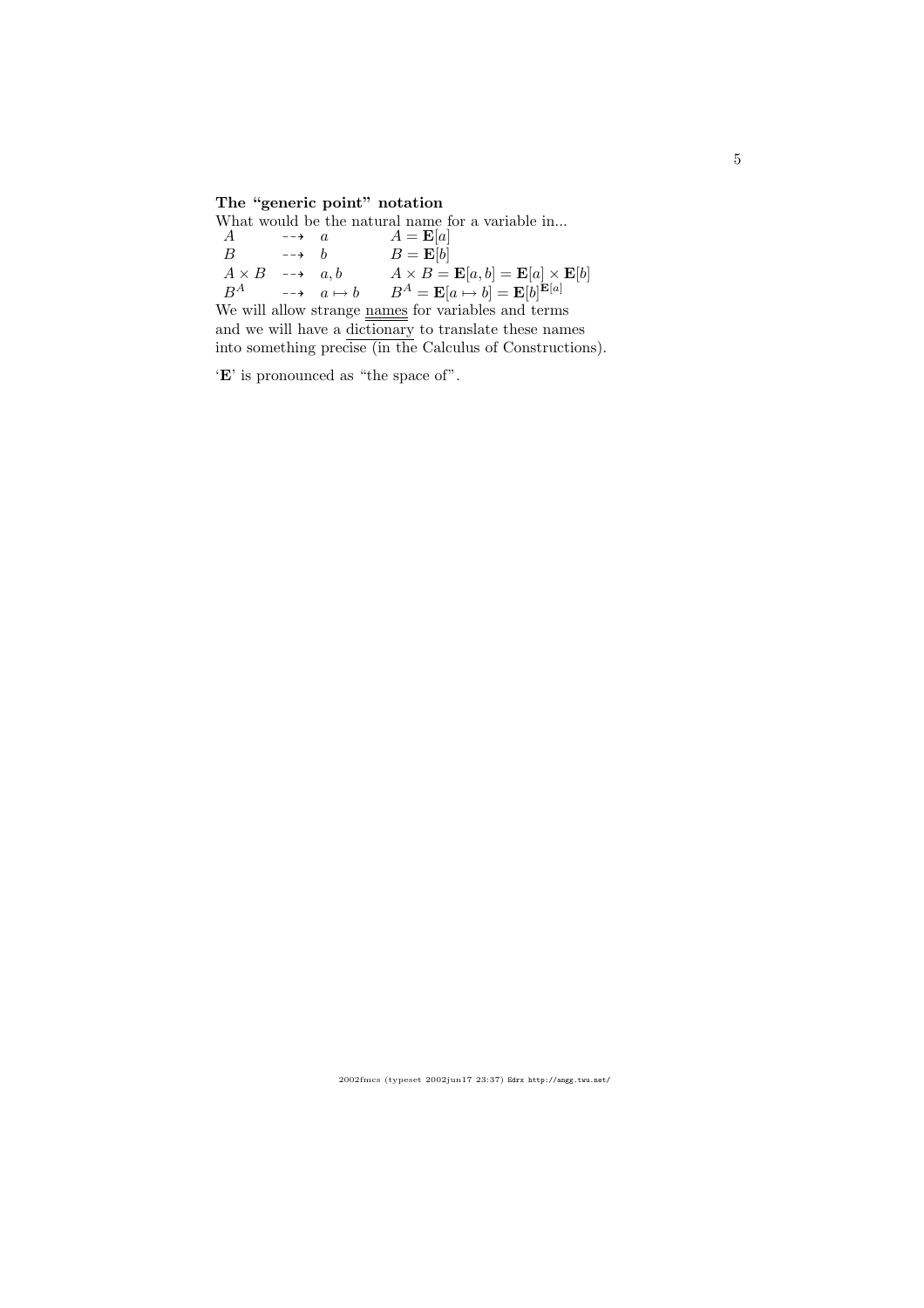### Functors and NTs in this notation

Choose sets A and B, and a function  $B \stackrel{g}{\rightarrow} A$ .

In GP/DNC notation we write Hom $(A, -)$  as  $x \Rightarrow (a \mapsto x)$ .

Note that from the name " $x \Rightarrow (a \mapsto x)$ " we can extract both the action on objects,  $\mathbf{E}[x] \mapsto \mathbf{E}[a \mapsto x]$ , and the action on morphisms,  $(x \mapsto y) \mapsto ((a \mapsto y) \mapsto y)$  $x) \mapsto (a \mapsto y).$ 



 $x \stackrel{\bullet}{\rightarrow} ((b \mapsto x) \mapsto (a \mapsto x))$  is a natural transformation going from  $x \Rightarrow (b \mapsto x)$ to  $x \Rightarrow (a \mapsto x)$ .

It works as  $\mathbf{E}[x] \mapsto ((b \mapsto x) \mapsto (a \mapsto x))$ , but it also obeys a naturality condition...

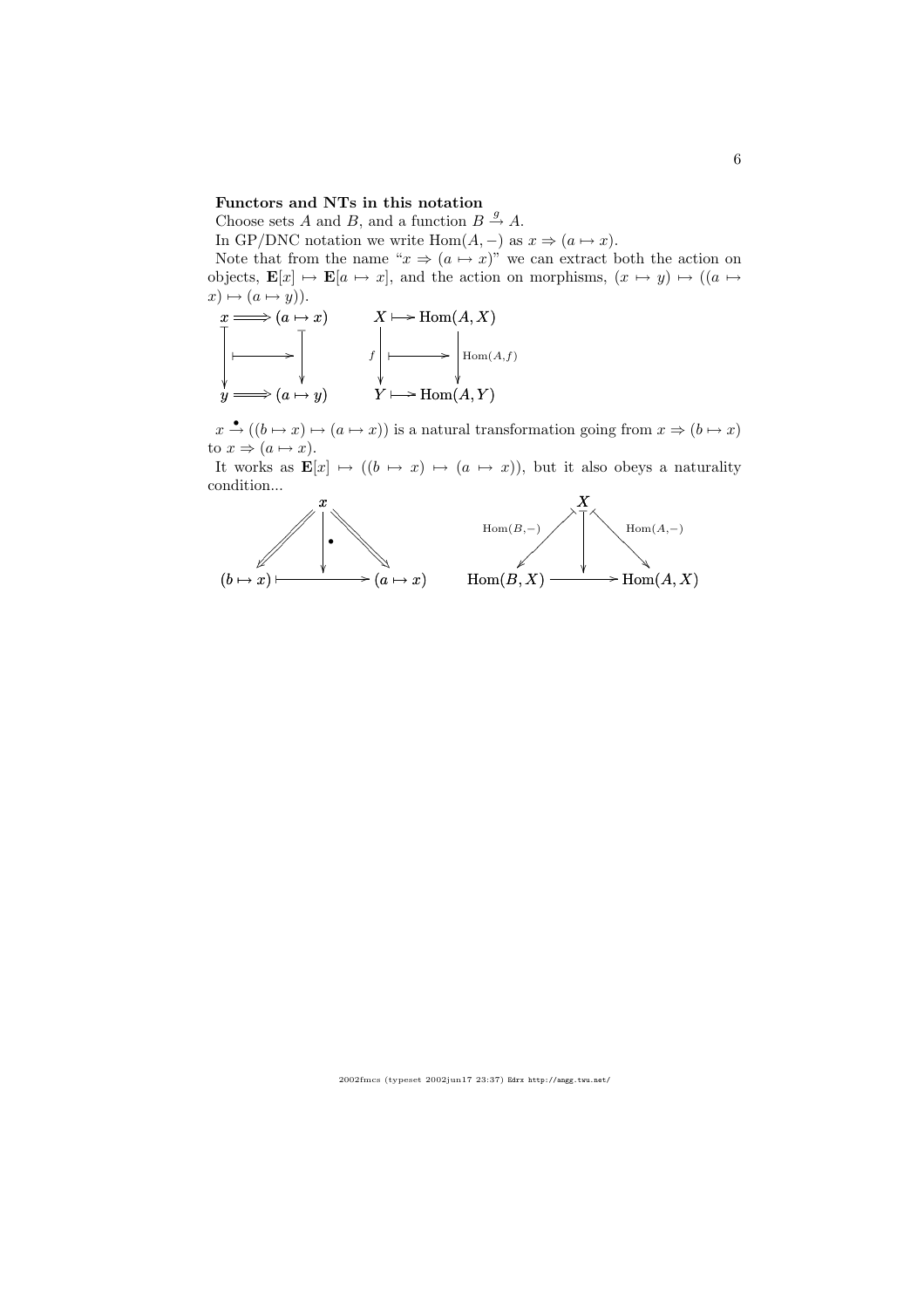# The proof of the Yoneda Lemma in DNC

$$
\frac{\mathbf{O}[a] \quad [\mathbf{O}[x]]^1}{\mathbf{E}[a \mapsto x]} \text{ Hom}_{\mathbf{C}} \qquad \frac{\frac{[a \mapsto x']^1 \quad [x' \mapsto x'']^2}{a \mapsto x''}}{\frac{a \mapsto x''}{\frac{(a \mapsto x') \mapsto (a \mapsto x'')}{x \mapsto (a \mapsto x)}}} \frac{1}{(\Rightarrow I); 2}
$$

$$
\frac{\mathbf{O}[a]}{\mathbf{O}[x \Rightarrow (a \mapsto x)]} \text{ ren } \frac{\overline{\mathbf{O}[x \Rightarrow (a \mapsto x)]}}{\mathbf{O}[x \Rightarrow (a \mapsto x)]} \text{ Hom}_{\mathbf{Set}} \mathbf{C}
$$
  

$$
\frac{\mathbf{O}[a]}{\mathbf{O}[a]} \quad \frac{\mathbf{O}[a]}{\mathbf{O}[x \xrightarrow{\bullet} ((a \mapsto x) \mapsto x^F)]} [s]^1
$$
  

$$
\frac{a \mapsto a}{a^F}
$$

$$
\frac{a}{(x \xrightarrow{\bullet} ((a \mapsto x) \mapsto x^F)) \mapsto a^F} \xrightarrow{1}
$$

$$
\frac{\mathbf{O}_{a} \quad \frac{\mathbf{O}[x \Rightarrow x^{F}]}{x \Rightarrow x^{F}} \text{ ren } \quad \frac{\mathbf{O}_{a} \quad [\mathbf{O}_{x}]^{2}}{\mathbf{E}[a \mapsto x]} \quad [s]^{1} \quad \frac{\mathbf{O}[x \Rightarrow x^{F}]}{x \Rightarrow x^{F}} \text{ ren } \frac{\mathbf{E}[a^{F}]}{a^{F}} \quad [s]^{3} \quad \frac{a \mapsto x}{a^{F} \mapsto x^{F}} \quad \frac{x^{F}}{(a \mapsto x) \mapsto x^{F} \quad 1} \quad \frac{x^{F}}{(a \mapsto x) \mapsto x^{F} \quad 2} \quad \frac{x^{A} \cdot ((a \mapsto x) \mapsto x^{F})}{a^{F} \mapsto (x \stackrel{\blacktriangle}{\rightarrow} ((a \mapsto x) \mapsto x^{F}))} \quad 3
$$

$$
\frac{[\mathbf{O}_a]^1 \quad [\mathbf{O}[x \Rightarrow x^F]]^1}{a^F \mapsto (x \xrightarrow{\bullet} ((a \mapsto x) \mapsto x^F))} \quad \frac{[\mathbf{O}_a]^1 \quad [\mathbf{O}[x \Rightarrow x^F]]^1}{(x \xrightarrow{\bullet} ((a \mapsto x) \mapsto x^F)) \mapsto a^F}
$$
\n
$$
\frac{a^F \leftrightarrow (x \xrightarrow{\bullet} ((a \mapsto x) \mapsto x^F))}{(a; x \Rightarrow x^F) \xrightarrow{\bullet} (a^F \leftrightarrow (x \xrightarrow{\bullet} ((a \mapsto x) \mapsto x^F)))} \quad 1
$$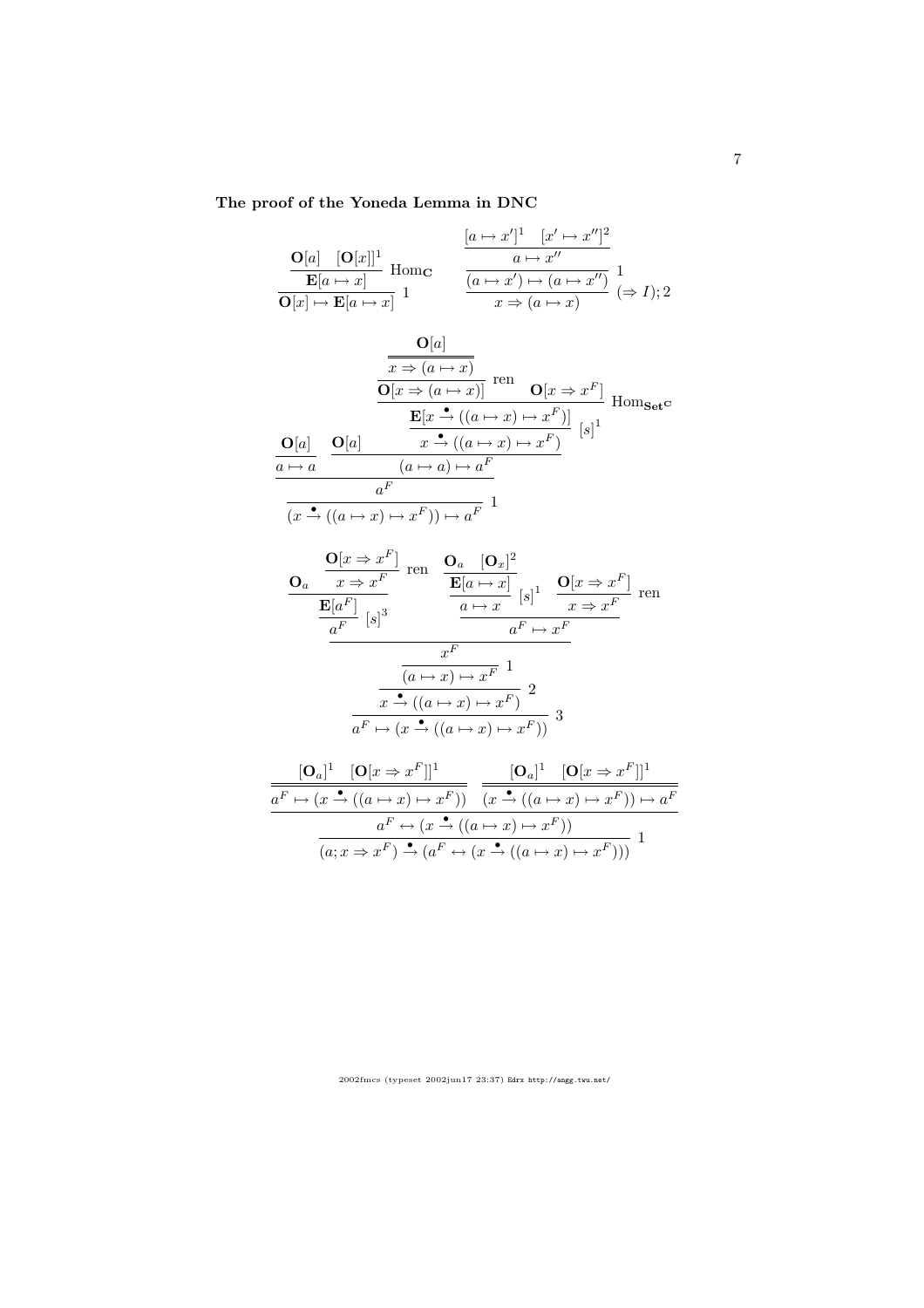### The proof of the Yoneda Lemma in DNC (2)

...and if we want to prove that the functors implicit in the outer ' $\stackrel{\bullet}{\rightarrow}$ ' of  $(a; x \Rightarrow$  $x^F$ )  $\stackrel{\bullet}{\to}$   $(a^F \leftrightarrow (x \stackrel{\bullet}{\to} ((a \to x) \to x^F)))$  are really (proto!) functors, we need this:

$$
\frac{[(x \Rightarrow x^{F'}) \mapsto (x \Rightarrow x^{F''})]^1}{x \xrightarrow{\bullet} (x^{F'} \mapsto x^{F''})}
$$
ren
$$
\frac{a'^{F'} \mapsto a''^{F''}}{(a; x \Rightarrow x^F) \Rightarrow a^F} 1
$$

$$
\frac{[\mathbf{O}_a]^1}{\mathbf{O}[x \Rightarrow (a \mapsto x)]} \text{ ren } \frac{\overbrace{\mathbf{O}[x \Rightarrow (a \mapsto x)]}}{\mathbf{E}[x \stackrel{\bullet}{\rightarrow} ((a \mapsto x) \mapsto x^F)]} \text{Hom}_{\mathbf{Set}^{\mathbf{C}}}
$$

$$
\frac{\mathbf{E}[x \stackrel{\bullet}{\rightarrow} ((a \mapsto x) \mapsto x^F)]}{\mathbf{O}[a; x \Rightarrow x^F] \mapsto \mathbf{E}[x \stackrel{\bullet}{\rightarrow} ((a \mapsto x) \mapsto x^F)]} \mathbf{1}
$$

$$
\frac{[a' \mapsto a'']^4 \quad [a'' \mapsto x]^1}{a' \mapsto x} \quad \frac{[\mathbf{O}_x]^2 \quad [x \stackrel{\bullet}{\to} ((a' \mapsto x) \mapsto x^{F'})]^3}{(a' \mapsto x) \mapsto x^{F'}}}{x^{F'} \quad \frac{x^{F''}}{x^{F'} \mapsto x^{F''}}}
$$
\n
$$
\frac{x^{F''}}{(a'' \mapsto x) \mapsto x^{F''}} \quad 1
$$
\n
$$
\frac{[a'' \mapsto x) \mapsto x^{F''}}{(a'' \mapsto x) \mapsto x^{F''}} \quad (\stackrel{\bullet}{\to} I);2
$$
\n
$$
\frac{x \stackrel{\bullet}{\to} ((a' \mapsto x) \mapsto x^{F'})}{(a; x \Rightarrow x^F) \mapsto (x \stackrel{\bullet}{\to} ((a'' \mapsto x) \mapsto x^{F''}))} \quad 3
$$
\n
$$
(a; x \Rightarrow x^F) \Rightarrow (x \stackrel{\bullet}{\to} ((a \mapsto x) \mapsto x^F))
$$
\n
$$
(\Rightarrow I);4
$$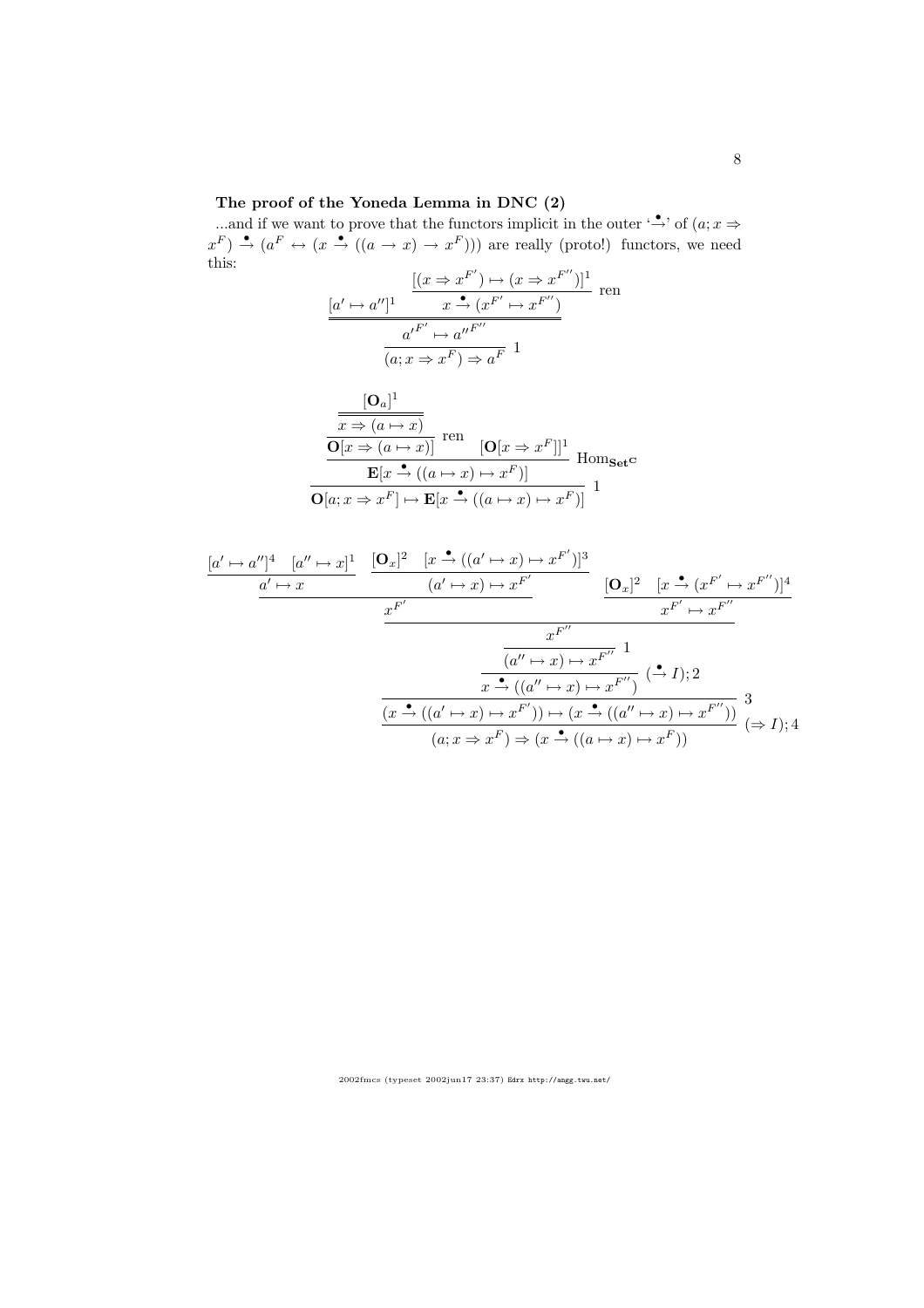### Adjunctions as DNC diagrams

 $L \dashv R$  is  $(a;b) \stackrel{\bullet}{\to} ((a^L \mapsto b) \leftrightarrow (a \mapsto b^R))$  $(-) \times B \dashv (-)^B$  is  $(a; c) \stackrel{\bullet}{\to} ((a, b \mapsto c) \leftrightarrow (a \mapsto (b \mapsto c)))$ 

$$
aL \leftarrow \frac{L}{a} a
$$
\n
$$
\downarrow \qquad a, b \leftarrow \frac{L}{b} a
$$
\n
$$
\downarrow \qquad \qquad \downarrow \qquad \qquad \downarrow \qquad \qquad \downarrow
$$
\n
$$
b \xrightarrow{\text{R}} b \xrightarrow{\text{R}} b \xrightarrow{\text{R}} b \xrightarrow{\text{R}} b \xrightarrow{\text{R}} b \xrightarrow{\text{R}} b
$$

The functor from  $\text{Sub}(A)$  to  $\text{Sub}(A \times B)$   $(A, B$  sets, for example) has a left adjoint ∃ and a right adjoin ∀.

The weakening functor induced by  $\Gamma, a \mapsto \Gamma$  in a "good" codomain fibration has a left adjoint  $\Sigma$  and a right adjoint  $\Pi$ .

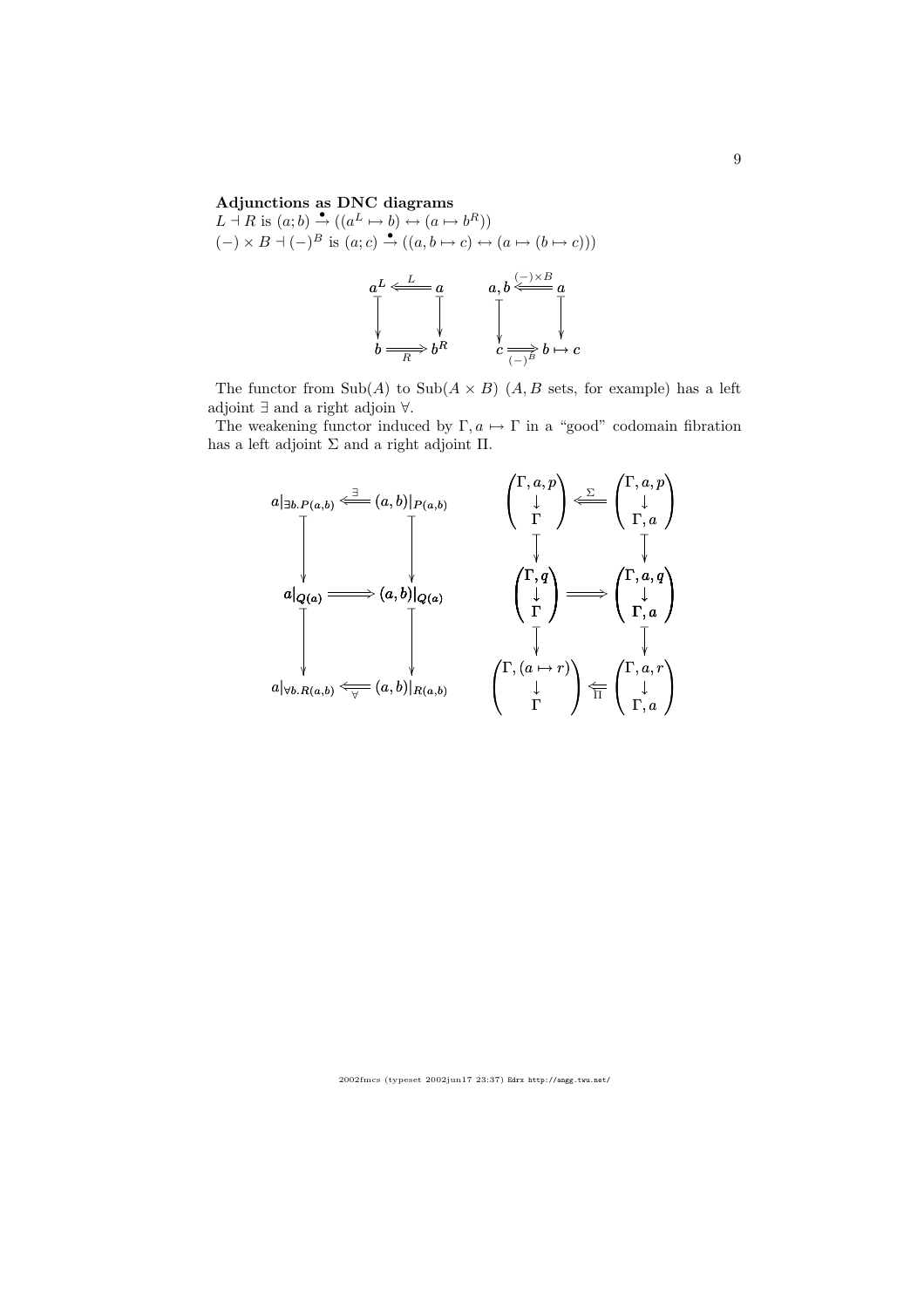### Introduction to the Calculus of Constructions (1)

CC is a particular case of a pure type system. A PTS has a set of sorts (for CC,  $\{*, \Box\}$ ), a set of axioms involving sorts (for CC,  ${+ * : \Box},$ ), and a set of pairs of sorts (for CC,  $\{(*,\ast),(*,\square),(\square,\ast),(\square,\square)\}\)$ that specify which variations of the derivation rules are valid. We also need a countable set of variables e.g.  $\{a, b, c, \ldots, A, B, C, \ldots\}.$ From that we define pre-terms, pre-judgements and (valid) derivations.

Terms and judgements are pre-terms and pre-judgements that can appear in valid derivations.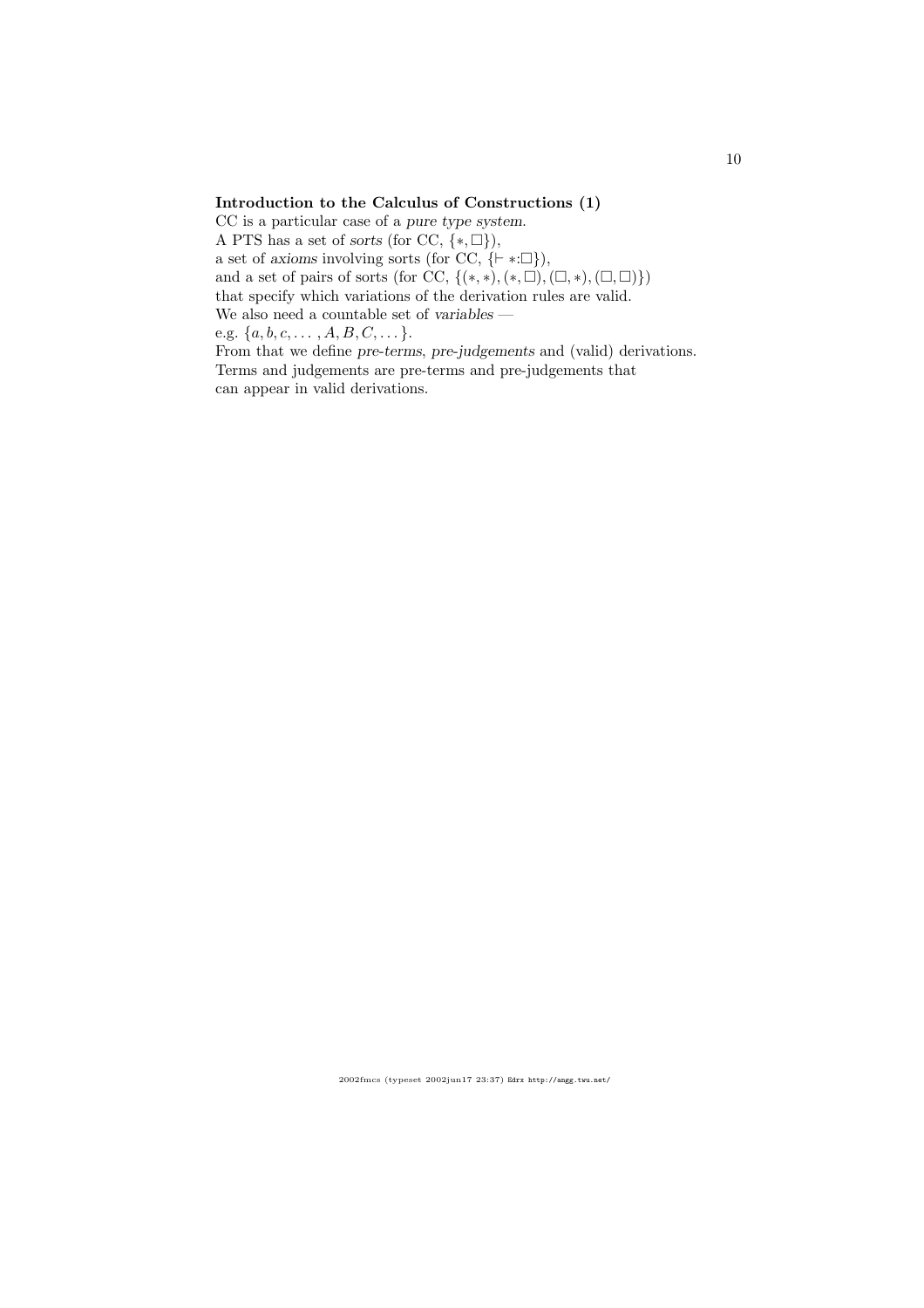### Pre-terms and pre-judgements

The set of pre-terms is the least set closed under the following rules:

- $\bullet$  sorts are pre-terms
- variables are pre-terms
- If v is a variable,  $f, t, t'$  pre-terms,
- $ft$  is a pre-term (application)
- $\lambda v$ :*t.t'* is a pre-term (abstraction, function)

•  $\Pi v:t.t'$  is a pre-term (function space)

Examples of (pre-)terms:

 $\lambda A: \star \lambda a:A.a$  (polymorphic identity)  $\lambda I: * \ldots \lambda A: (\Pi i: I.*) \ldots (\Pi i: I. A i)$ 

A pre-judgement is something like

 $x_1: A_1, \ldots, x_n: A_n \vdash t: t'$ 

where  $x_1, \ldots, x_n$  are all distinct

and  $A_1, \ldots, A_n, t, t'$  are pre-terms.

n can be 0 ("empty context").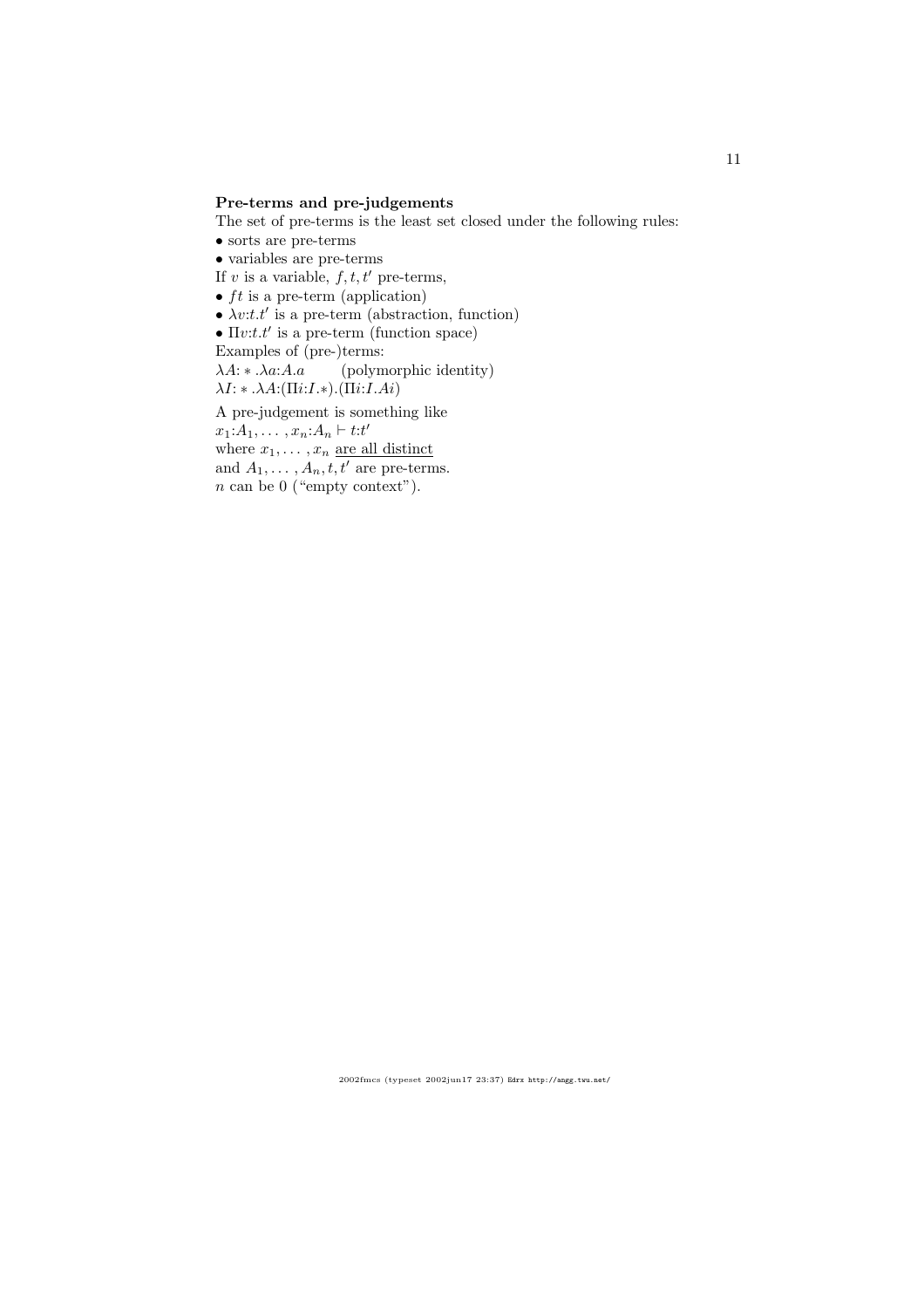# Naive semantics:  $\lambda$  and  $\Pi$

The  $\lambda$  of CC is like the usual  $\lambda$  of  $\lambda$ -calculus, but with a restriction on the type of the input.  $(\lambda a:A.b)a'$  will only be a (valid) term if  $a':A$ .

The Π forms function spaces:

If  $b : B$  then  $(\lambda a:A.b):(\Pi a:A.B).$ 

Dependent types: in  $\lambda a:A.b$  and  $\Pi a:A.B$ , with  $b:B$ ,  $B$  can be a term involving  $a!$ 

 $fa'$  will only be a (valid) term if f and  $a'$  can be typed as  $f: (\Pi a:A.B)$  and  $a':A.$ 

# Naive semantics for 'Π': example: if  $I = \{1, 2, 3\}$ ,

then  $\Pi i: I.A_i = \prod_{i \in I} A_i =$  $=\{\{(1,a_1), (2,a_2), (3,a_3)\}\mid a_1\in A_1, a_2\in A_2, a_3\in A_3\}$  $\cong$  A<sub>1</sub> × A<sub>2</sub> × A<sub>3</sub>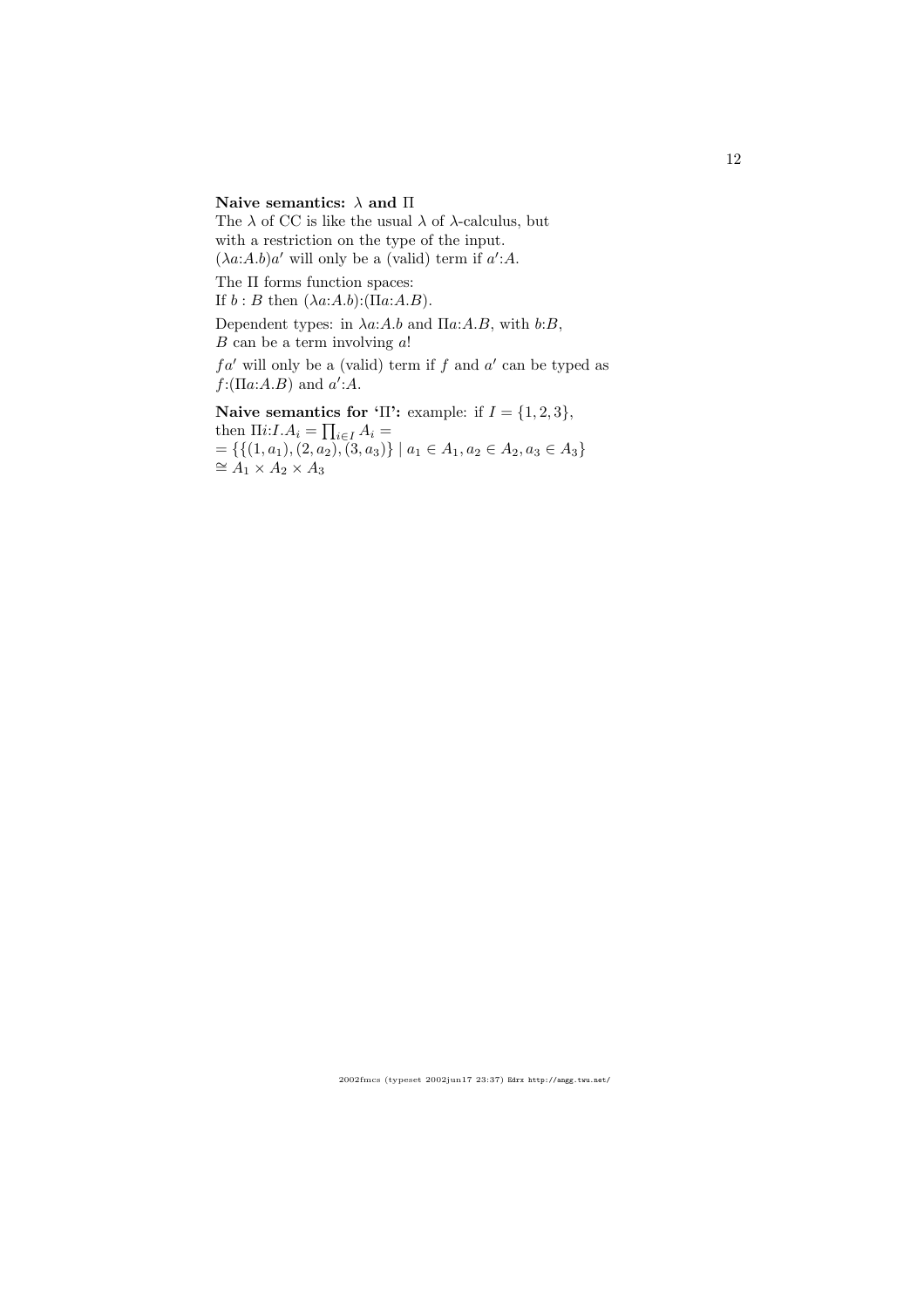# Introduction to CC (2) - example of a valid derivation

$$
\frac{\vdash *:\square \qquad \vdash *:\square \qquad \text{weak}\square \qquad \downarrow \quad \cdot:\square \qquad}_{X:\ast \vdash X:\ast} \text{ }\text{s}_{\square}\qquad \frac{\vdash *:\square \qquad \text{weak}\square}{X:\ast \vdash *:\square \qquad \qquad X:\ast \vdash *:\square \qquad \qquad}_{X:\ast \vdash X:\ast} \text{ }\text{s}_{\square}\qquad \qquad \downarrow \quad \downarrow \qquad \downarrow \qquad \downarrow \qquad \downarrow \qquad \downarrow \qquad \downarrow \qquad \downarrow \qquad \downarrow \qquad \downarrow \qquad \downarrow \qquad \downarrow \qquad \downarrow \qquad \downarrow \qquad \downarrow \qquad \downarrow \qquad \downarrow \qquad \downarrow \qquad \downarrow \qquad \downarrow \qquad \downarrow \qquad \downarrow \qquad \downarrow \qquad \downarrow \qquad \downarrow \qquad \downarrow \qquad \downarrow \qquad \downarrow \qquad \downarrow \qquad \downarrow \qquad \downarrow \qquad \downarrow \qquad \downarrow \qquad \downarrow \qquad \downarrow \qquad \downarrow \qquad \downarrow \qquad \downarrow \qquad \downarrow \qquad \downarrow \qquad \downarrow \qquad \downarrow \qquad \downarrow \qquad \downarrow \qquad \downarrow \qquad \downarrow \qquad \downarrow \qquad \downarrow \qquad \downarrow \qquad \downarrow \qquad \downarrow \qquad \downarrow \qquad \downarrow \qquad \downarrow \qquad \downarrow \qquad \downarrow \qquad \downarrow \qquad \downarrow \qquad \downarrow \qquad \downarrow \qquad \downarrow \qquad \downarrow \qquad \downarrow \qquad \downarrow \qquad \downarrow \qquad \downarrow \qquad \downarrow \qquad \downarrow \qquad \downarrow \qquad \downarrow \qquad \downarrow \qquad \downarrow \qquad \downarrow \qquad \downarrow \qquad \downarrow \qquad \downarrow \qquad \downarrow \qquad \downarrow \qquad \downarrow \qquad \downarrow \qquad \downarrow \qquad \downarrow \qquad \downarrow \qquad \downarrow \qquad \downarrow \qquad \downarrow \qquad \downarrow \qquad \downarrow \qquad \downarrow \qquad \downarrow \qquad \downarrow \qquad \downarrow \qquad \downarrow \qquad \downarrow \qquad \downarrow \qquad \downarrow \qquad \downarrow \qquad \downarrow \qquad \downarrow \qquad \downarrow \qquad \downarrow \qquad \downarrow \qquad \downarrow \qquad \downarrow \q
$$

A tree of (pre-)judgements The leaves are axioms The root is the conclusion The bars are applications of the rules (coming soon!) Most of the tree is "bureaucracy" (weakings, for example)  $x_1 \cdot \overbrace{A_1}, \ldots, x_n \cdot \overbrace{A_n} \vdash t \cdot \overbrace{T}$ typing typing typing The terms are the pre-terms that can appear as ' $x_i$ 's, ' $A_i$ 's, t or T.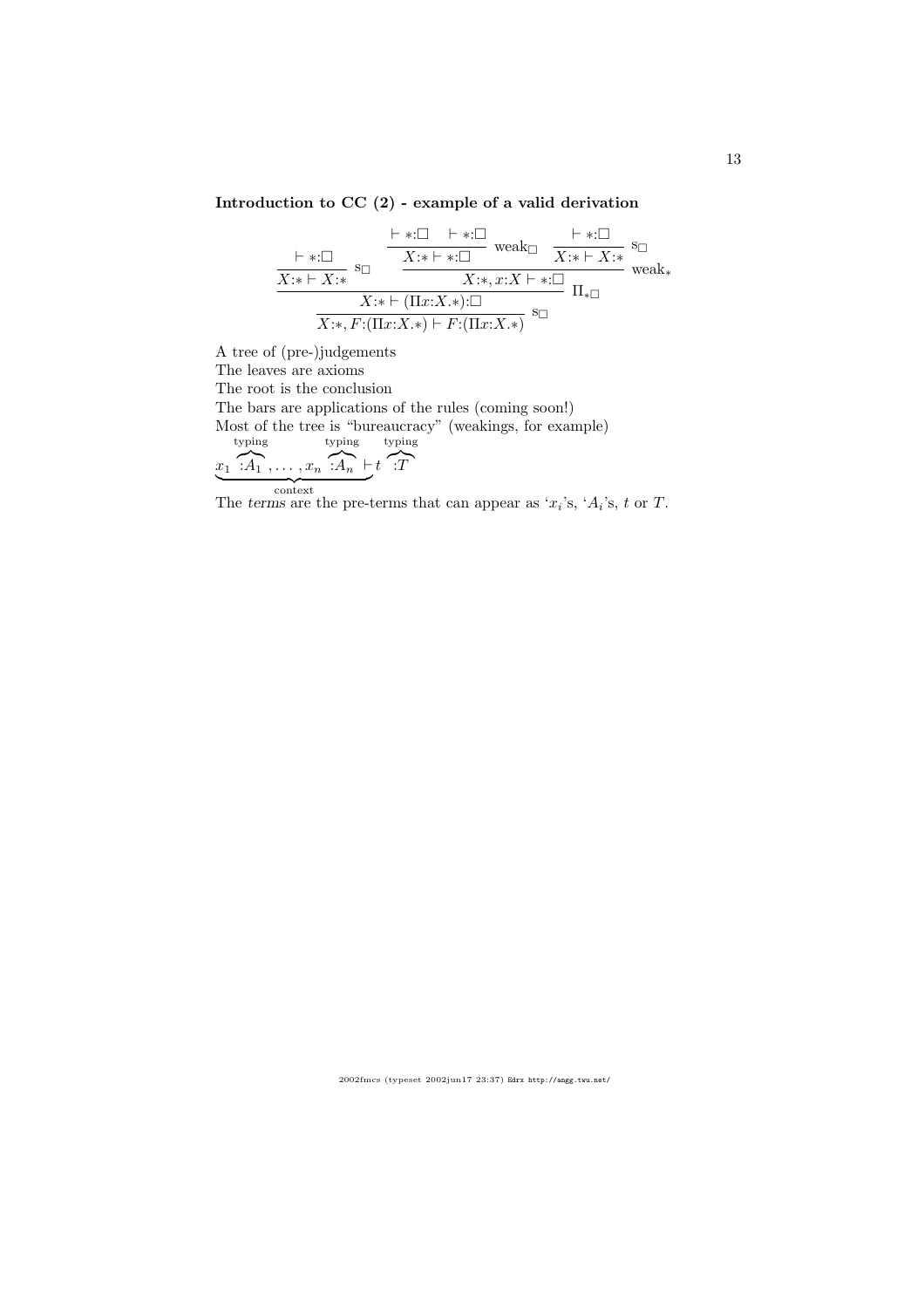## The rules of the Calculus of Constructions

Rules of the system: ax, s,  $\Pi,$   $\lambda,$  app, weak, conv (conv is not shown; if  $a:A$  and  $A =_{\beta} A'$  then  $a:A'$ )

$$
\frac{\Gamma \vdash A:R \quad \Gamma, a:A \vdash B:S}{\Gamma \vdash (\Pi a:A.B):S} \quad \Pi_{RS} \qquad \qquad \overbrace{\begin{array}{c}\n\Gamma \vdash A:A \vdash b:B \quad \Gamma \vdash (\Pi a:A.B):S \\
\Gamma \vdash (\lambda a:A.b):(\Pi a:A.B) \\
\Gamma \vdash f:(\Pi a:A.B) \quad \Gamma \vdash a':A \\
\Gamma \vdash f:(\Pi a:A.B) \quad \Gamma \vdash a':A \\
\Gamma \vdash f a':B[a:=a']\n\end{array}}^{R} \quad \lambda_{RS} \qquad \frac{\Gamma \vdash A:R}{\Gamma, a:A \vdash a:A} s_R
$$
\n
$$
\frac{\Gamma \vdash A:R}{\Gamma \vdash a:A} s_R
$$
\nweak<sub>R</sub>

R, S sorts; a variable; Γ,  $\Delta$  contexts

All other letters  $(a', A, b, B, c, C, f)$  represent terms (Remember: even in a pre-judgement we can't have repeated declarations for the same variable)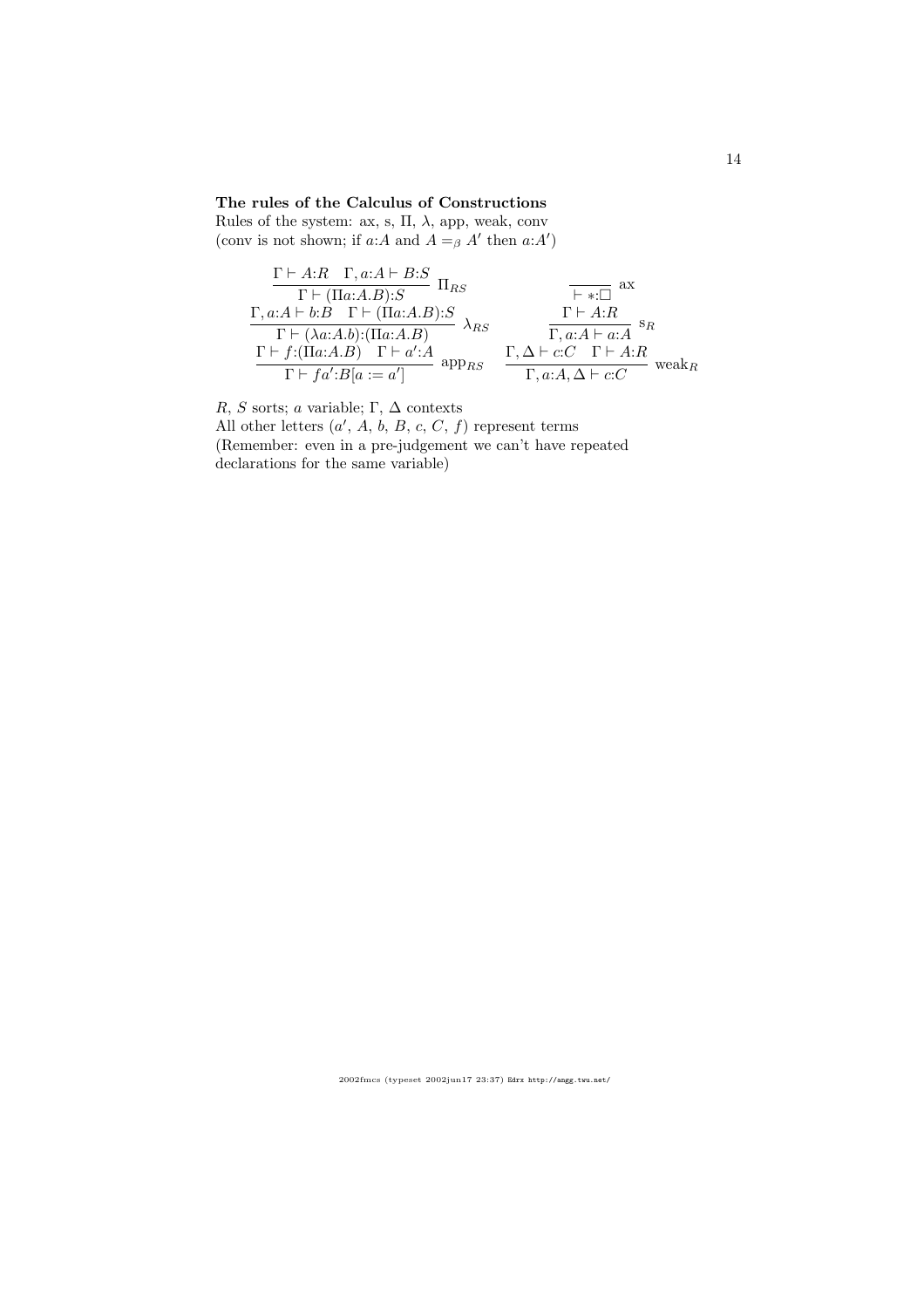## Some facts (i.e., theorems) about CC

Each term of CC is either a sort, or a member of a sort, or a member of a member or a sort.

Each variable is a member of a member of a sort.

If  $x_1:A_1,\ldots,x_n:A_n \vdash t:T$  then the list  $x_1, \ldots, x_n$  contains all the free variables of t and T; there exist sorts  $S_1, \ldots, S_n$  such that  $\vdash A_1: S_1,$  $x_1:A_1 \vdash A_2:S_2,$  $x_1:A_1, x_2:A_2 \vdash A_3: S_3,$ . . . , and if  $T$  is not a sort then there exists a sort  $S$  s.t.:  $x_1:A_1, \ldots, x_n:A_n \vdash T:S.$ Reading a pre-judgement aloud

# Examples:  $\vdash (\lambda A: \ast .\lambda a:A.a):(\Pi A: \ast .\Pi a:A.A)$

 $I:*, A: (\Pi i: I.*) \vdash (\Pi i: I.Ai):*$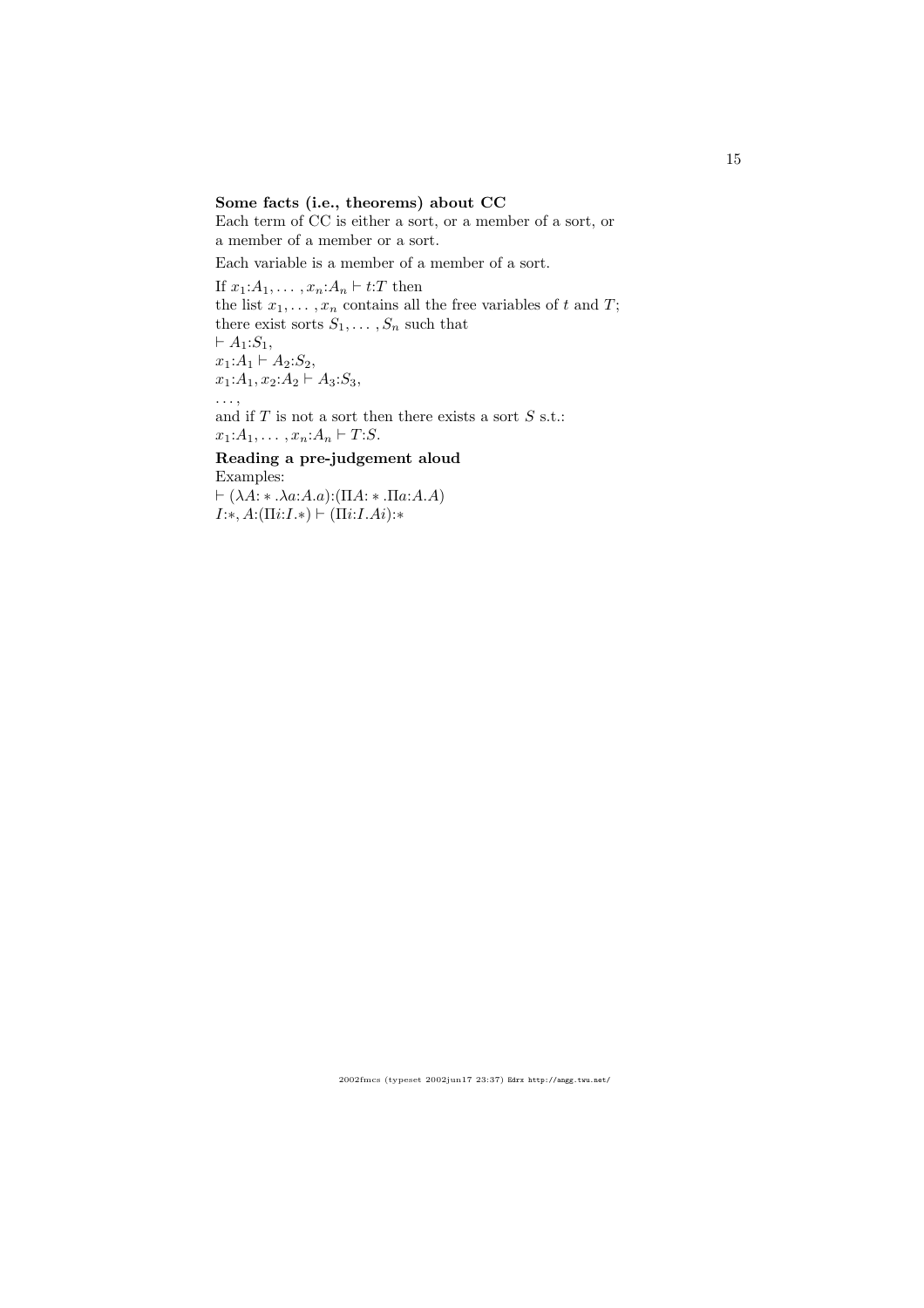# More facts about CC: "classes" of terms, variations of the rules If we know the "class" of each variable we know the class

of every term:  $(\lambda a^{R-2} \cdot A^{R-1} \cdot b^{S-2})^{S-2}$   $(f^{S-2} a^{R-2})^{S-2}$  $(\Pi a^{R-2}$ : $A^{R-1}$ . $B^{S-1})^{S-1}$ 

|                           |                      | operator :            | kind           | ∶ ⊔            |                |         |                             |
|---------------------------|----------------------|-----------------------|----------------|----------------|----------------|---------|-----------------------------|
| element<br>$\ddot{\cdot}$ |                      | set<br>$\ddot{\cdot}$ | $\ast$         |                |                |         |                             |
| a, a'                     | $\ddot{\cdot}$       | A                     | $\ddot{\cdot}$ | $\ast$         |                |         | $\Pi_{**},$                 |
| b, fa'<br>$\sim 10^4$     |                      | B                     |                | $\ast$         |                |         | $\lambda_{**},$             |
| $f, (\lambda a:A.b)$      | :                    | $( \Pi a:A.B)$        | $\ddot{\cdot}$ | $\ast$         |                |         | $app_{**}$                  |
|                           |                      | a, a'                 |                | А              | $\ddot{\cdot}$ |         | $\Pi_{\Box *},$             |
| b, fa'                    | $\ddot{\cdot}$       | B                     | $\ddot{\cdot}$ | $\ast$         |                |         | $\lambda_{\Box *},$         |
| $f,(\lambda a:A.b)$       | $\ddot{\phantom{a}}$ | $(\Pi a:A.B)$         | $\ddot{\cdot}$ | $\ast$         |                |         | $\mathrm{app}_{\square*}$   |
| a, a'                     | $\ddot{\cdot}$       | A                     | $\ddot{\cdot}$ | $\ast$         |                |         | $\Pi_{\ast \Box},$          |
|                           |                      | b, fa'                | $\ddot{\cdot}$ | В              | ÷.             | ⊔       | $\lambda_{\ast \Box},$      |
|                           |                      | $f, (\lambda a:A.b)$  | $\ddot{\cdot}$ | $( \Pi a:A.B)$ | $\ddot{\cdot}$ | $\perp$ | $app_{\ast}$                |
|                           |                      | a, a'                 | $\ddot{\cdot}$ | А              | ÷              |         | $\Pi_{\square\square},$     |
|                           |                      | b, fa'                | $\ddot{\cdot}$ | B              | $\ddot{\cdot}$ | $\perp$ | $\lambda_{\square\square},$ |
|                           |                      | $f, (\lambda a:A.b)$  | :              | $( \Pi a:A.B)$ | $\ddot{\cdot}$ |         | $app_{\Box}$                |
|                           |                      |                       |                |                |                |         |                             |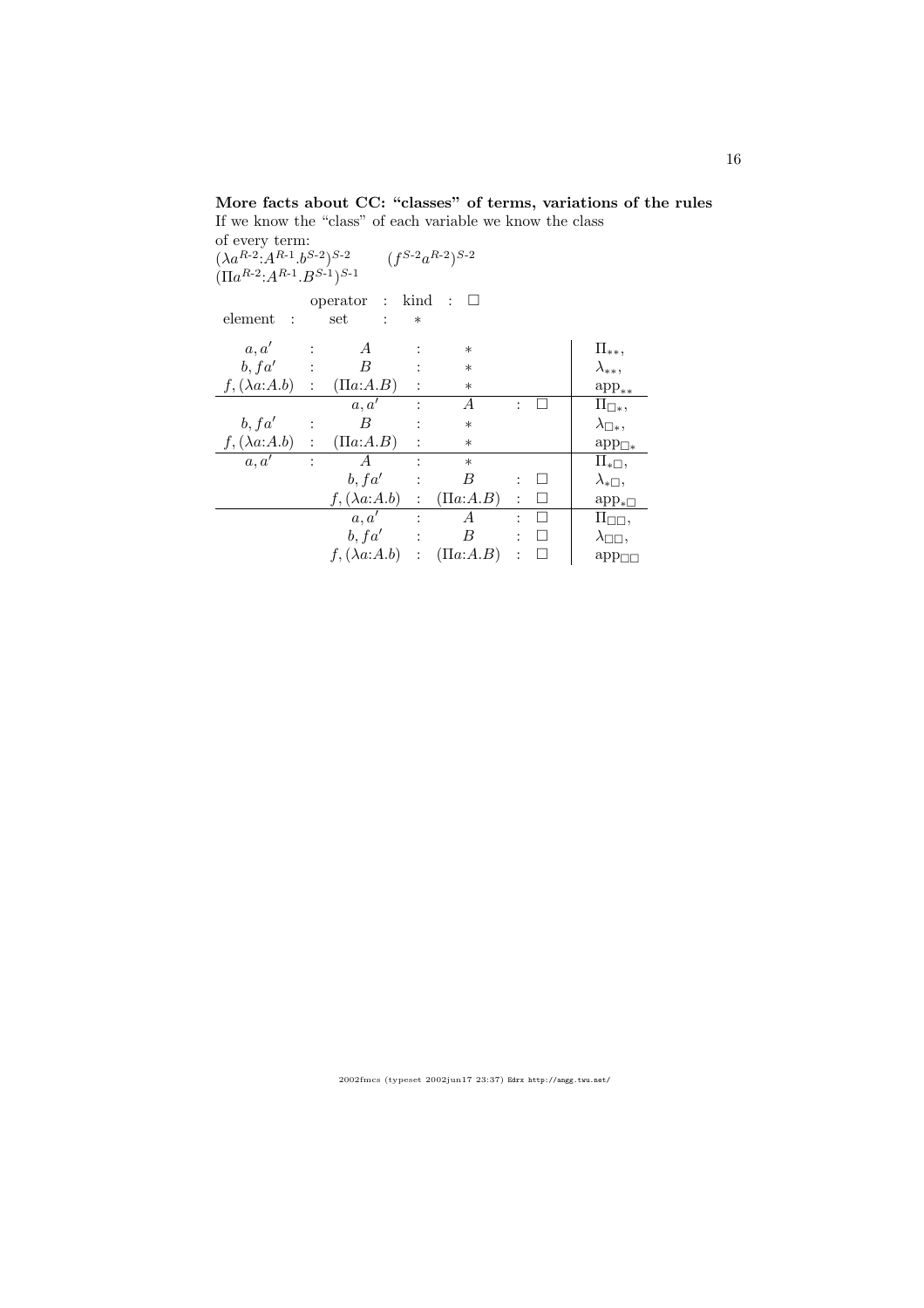### From CC with minimal contexts to ND and back

Definition: a "good" derivation tree is one in which:

 $\bullet$  each variable appears always with the same type

• whenever there are two subtrees "deriving the same term", they are equal

Take a good tree with minimal contexts, for example,

$$
\frac{\frac{\vdash *:\Box}{I:* \vdash I:*} [\mathrm{s}\Box]^{C2} \qquad \qquad \vdash *:\Box}{I:* \vdash (\Pi i: I.*): \Box} \Pi_{* \Box} \qquad \frac{\vdash *:\Box}{I:* \vdash I:*} [\mathrm{s}\Box]^{C1}}{\frac{\vdash *:\Box}{I:* \vdash I:*} s_{\Box} \qquad \frac{\vdash *:\Box}{I:*, A: (\Pi i: I.*) \vdash A: (\Pi i: I.*)} \mathrm{s} \Box} \qquad \frac{\vdash *:\Box}{I:*, i: I \vdash i: I} [\mathrm{s}\Box]^{C1}}{\frac{I:* \vdash I:*} I:*, A: (\Pi i: I.*) \vdash ( \Pi i: I.*), i: I \vdash A i:*} \Pi_{**}; 2}
$$
\n
$$
\frac{I:*, A: (\Pi i: I.*), f: (\Pi i: I.Ai):*}{I:*, A: (\Pi i: I.*), f: (\Pi i: I.Ai) \vdash f: (\Pi i: I.Ai)} s_{*}}
$$

erase its contexts, and put in the dictionary all the remaining typings:

$$
\frac{\overbrace{\phantom{X:\square}}^{*:\square}\ [s_{\square}]^{C2} \quad \overbrace{\phantom{X:\square}}^{*:\square}\ \Pi_{* \square} \quad \overbrace{\phantom{X:\square}}^{*:\square}\ [s_{\square}]^{C1}}{\Pi_{* \square} \quad \overbrace{\phantom{X:\square}}^{I:\ast}\ [s_{\square}]^{C1}} \prod_{\substack{i=1 \ \text{adj} \ [s_{\square}]^{C1}}^{*:\square}\ \overbrace{\phantom{X:\square}}^{I:\ast}\ [s_{\square}]^{C1}} \text{Dictionaries}
$$
\n
$$
\frac{\overbrace{\phantom{X:\square}}^{*:\square}\ s_{\square} \quad \overbrace{\phantom{X:\square}}^{A:(\Pi i:I,\ast):\square}\ s_{\square} \quad \overbrace{\phantom{X:\square}}^{A:i:\ast}\ \Pi_{**};2} \prod_{\substack{i=1 \ \text{adj} \ [s_{\square}]^{*}\ \Lambda_{i}:\ast}}^{*:\square}\ f:(\Pi i:I.Ai):\ast}
$$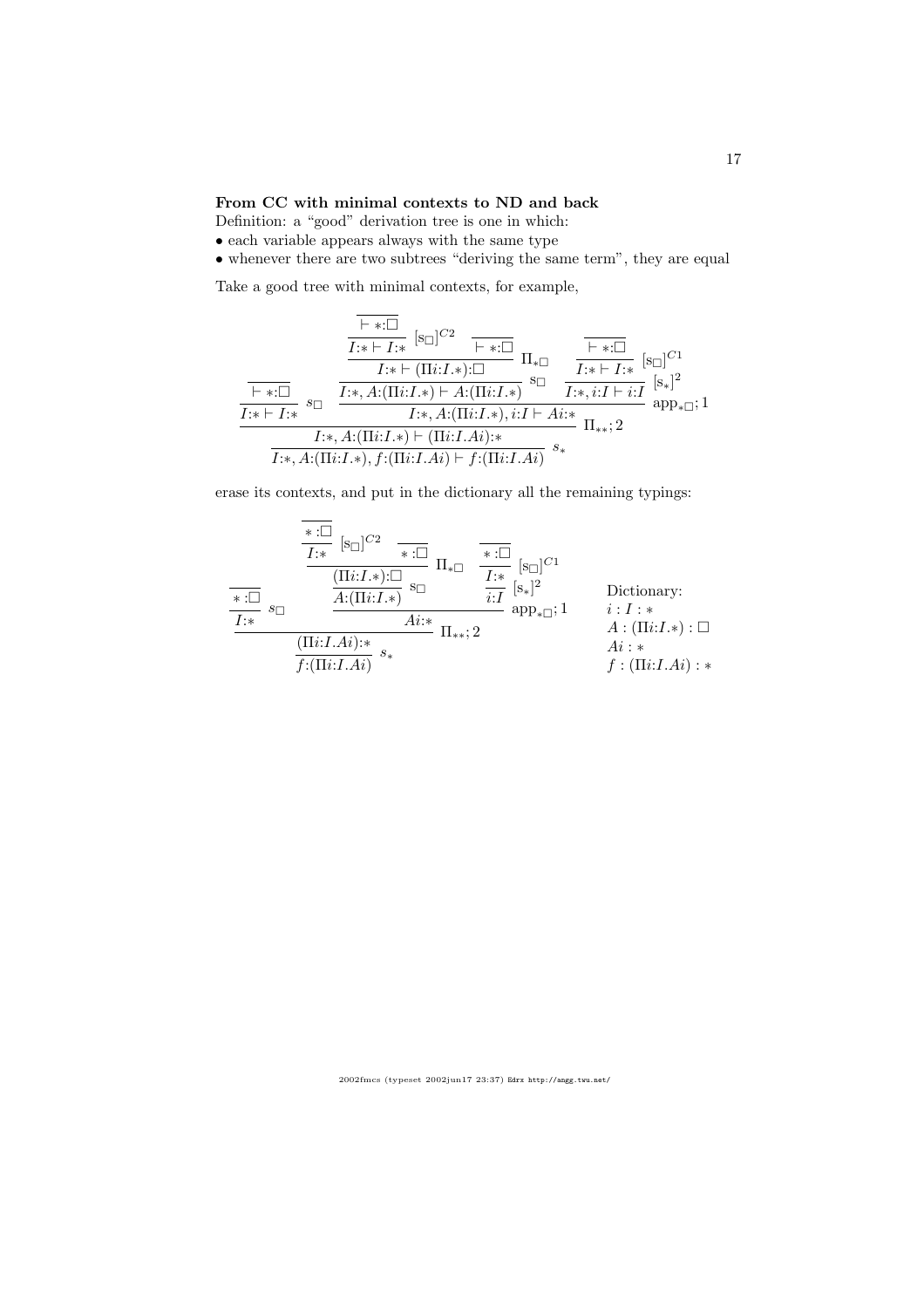# From CC with minimal contexts to ND and back (2)

...now erase the typings too:

$$
\frac{\frac{1}{t} \left[s_{\Box}\right]^{C2} \quad \frac{1}{t} \quad \frac{1}{t} \quad \frac{1}{t} \quad \frac{1}{t} \quad \frac{1}{t} \quad \frac{1}{t} \quad \frac{1}{t} \quad \frac{1}{t} \quad \frac{1}{t} \quad \frac{1}{t} \quad \frac{1}{t} \quad \frac{1}{t} \quad \frac{1}{t} \quad \frac{1}{t} \quad \frac{1}{t} \quad \frac{1}{t} \quad \frac{1}{t} \quad \frac{1}{t} \quad \frac{1}{t} \quad \frac{1}{t} \quad \frac{1}{t} \quad \frac{1}{t} \quad \frac{1}{t} \quad \frac{1}{t} \quad \frac{1}{t} \quad \frac{1}{t} \quad \frac{1}{t} \quad \frac{1}{t} \quad \frac{1}{t} \quad \frac{1}{t} \quad \frac{1}{t} \quad \frac{1}{t} \quad \frac{1}{t} \quad \frac{1}{t} \quad \frac{1}{t} \quad \frac{1}{t} \quad \frac{1}{t} \quad \frac{1}{t} \quad \frac{1}{t} \quad \frac{1}{t} \quad \frac{1}{t} \quad \frac{1}{t} \quad \frac{1}{t} \quad \frac{1}{t} \quad \frac{1}{t} \quad \frac{1}{t} \quad \frac{1}{t} \quad \frac{1}{t} \quad \frac{1}{t} \quad \frac{1}{t} \quad \frac{1}{t} \quad \frac{1}{t} \quad \frac{1}{t} \quad \frac{1}{t} \quad \frac{1}{t} \quad \frac{1}{t} \quad \frac{1}{t} \quad \frac{1}{t} \quad \frac{1}{t} \quad \frac{1}{t} \quad \frac{1}{t} \quad \frac{1}{t} \quad \frac{1}{t} \quad \frac{1}{t} \quad \frac{1}{t} \quad \frac{1}{t} \quad \frac{1}{t} \quad \frac{1}{t} \quad \frac{1}{t} \quad \frac{1}{t} \quad \frac{1}{t} \quad \frac{1}{t} \quad \frac{1}{t} \quad \frac{1}{t} \quad \frac{1}{t} \quad \frac{1}{t} \quad \frac{1}{t} \quad \frac{1}{t} \quad \frac{1}{t} \quad \frac{1}{t} \quad \frac{1}{t} \quad \frac{1}{t}
$$

Fact: it is possible to reconstruct the original tree from this one. New variables are introduced only at the "s" rules. To help keep track of what's happening, we mark discharges with  $\lbrack \cdot \rbrack^n$ 's and "contractions" with  $\lbrack \cdot \rbrack^{Cn}$ 's.

It is also possible to discard the dictionary and reconstruct it just from that last tree.

Next step (not shown): replace the terms in a tree with names for them in the GP notation; let the dictionary translate some terms as applications — example,  $b \dashrightarrow (a \mapsto b)(a).$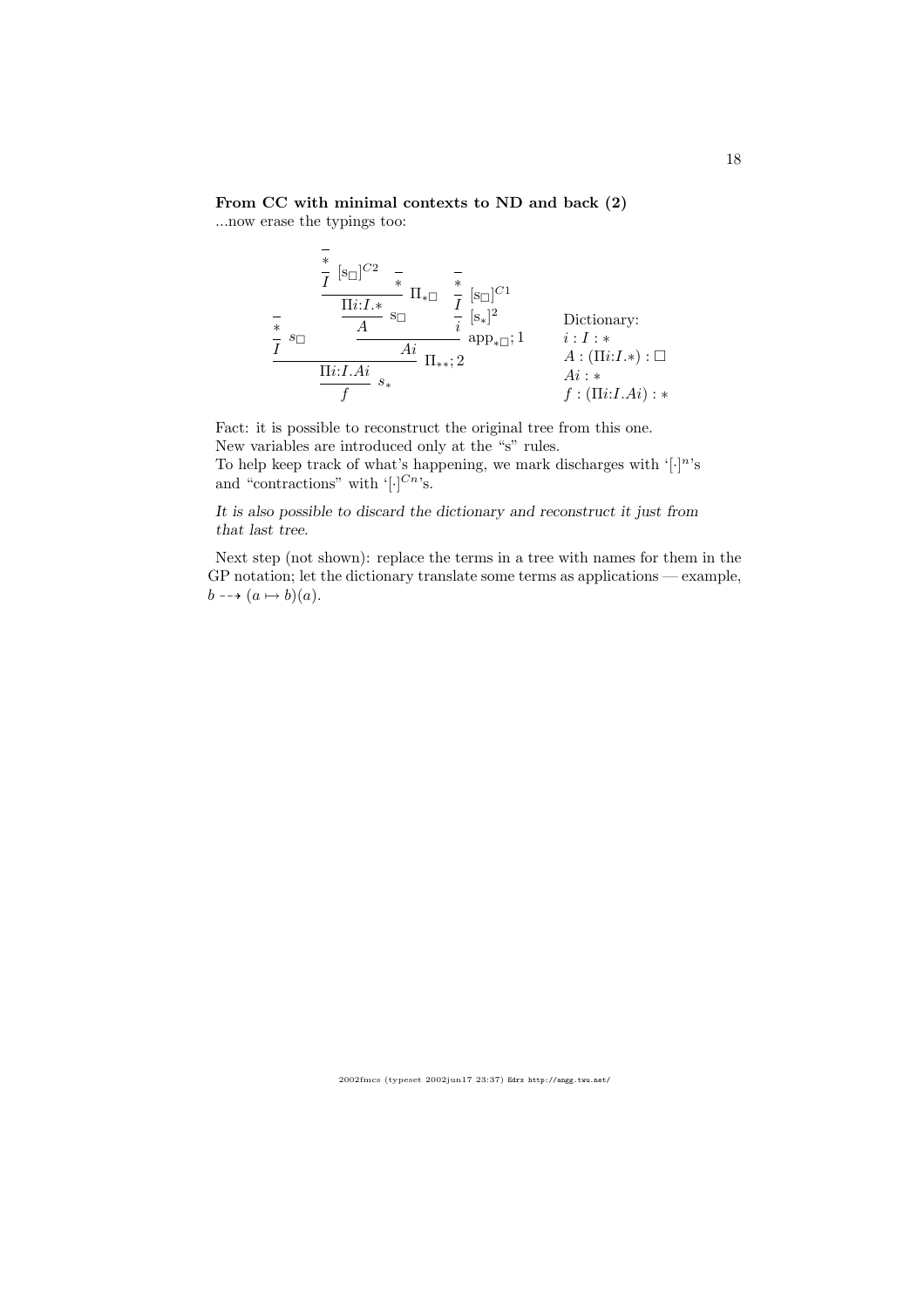# Representing propositions and proofs in CC

Props is a sort; in CC,  $Props = *$ (in other PTSs we may have Props  $\neq *$  and we may be able to formalize irrelevance of proofs)

prop $[P]$  is P seen as a proposition. Naively,  $prop[P]$  is the set of proofs of P.  $prf[P] : prop[P] : Props \quad (=\ast)$ 

Dictionary:

| $prop[P \supset Q]$    | $\rightarrow$ $(\text{Tprf}[P]: \text{prop}[P]. \text{prop}[Q])$ |
|------------------------|------------------------------------------------------------------|
| $prf[P \supset Q]$     | $\rightarrow$ $\text{prf}[P] \mapsto \text{prf}[Q])$             |
| $prop[\forall x.P(x)]$ | $\rightarrow$ $(\Pi x: \mathbf{E}[x].prop[P(x)])$                |
| $prf[\forall x.P(x)]$  | $\longrightarrow$ $(x \mapsto \text{prf}[P(x)])$                 |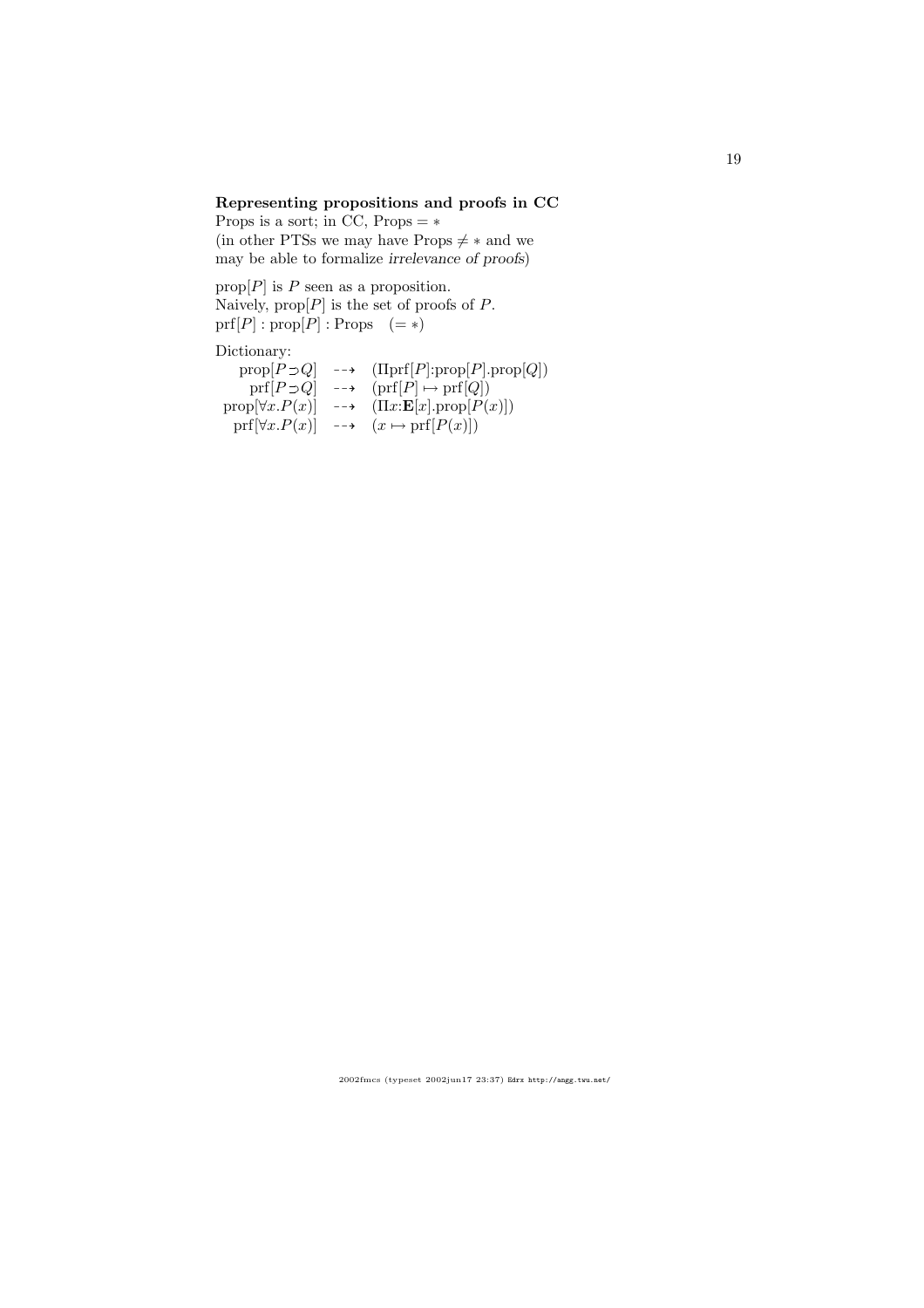### Terms for equality

To speak "internally" about equality between members of the same set we need a package of terms, that will be added to contexts...

equality<sup>∗</sup> is a package consisting of: eq<sup>∗</sup> (eq∗Aaa′ ) : Props  $prop[a = a'] \dashrightarrow eq_* A a a'$ refl<sub>∗</sub> (refl<sub>∗</sub>Aa) : prop[ $a = a$ ]  $\text{prf}[a = a] \dashrightarrow \text{refl}_*Aa$  $\text{sim}_{*} \quad (\text{sim}_{*} A a a') : \text{prop}[a = a' \supset a' = a]$  $\mathrm{prf}[a = a' \supset a' = a] \dashrightarrow (\mathrm{sim}_* A a a')$ trans<sub>∗</sub> (trans<sub>∗</sub>Aaa'a''): prop[a = a'  $\supset$ (a' = a''  $\supset$ a = a'')]  $\mathrm{prf}[a = a' \supset (a' = a'' \supset a = a'')] \longrightarrow (\mathrm{trans}_* A a a' a'')$ 

f's.r.equality<sub>\*\*</sub> is a package of terms saying that all functions  $f:(\Pi a:A.B)$  "respect equality". This is a bit trickier, as it involves the "conv" rule.

Note:  $a, a', a'' : A:*, B:$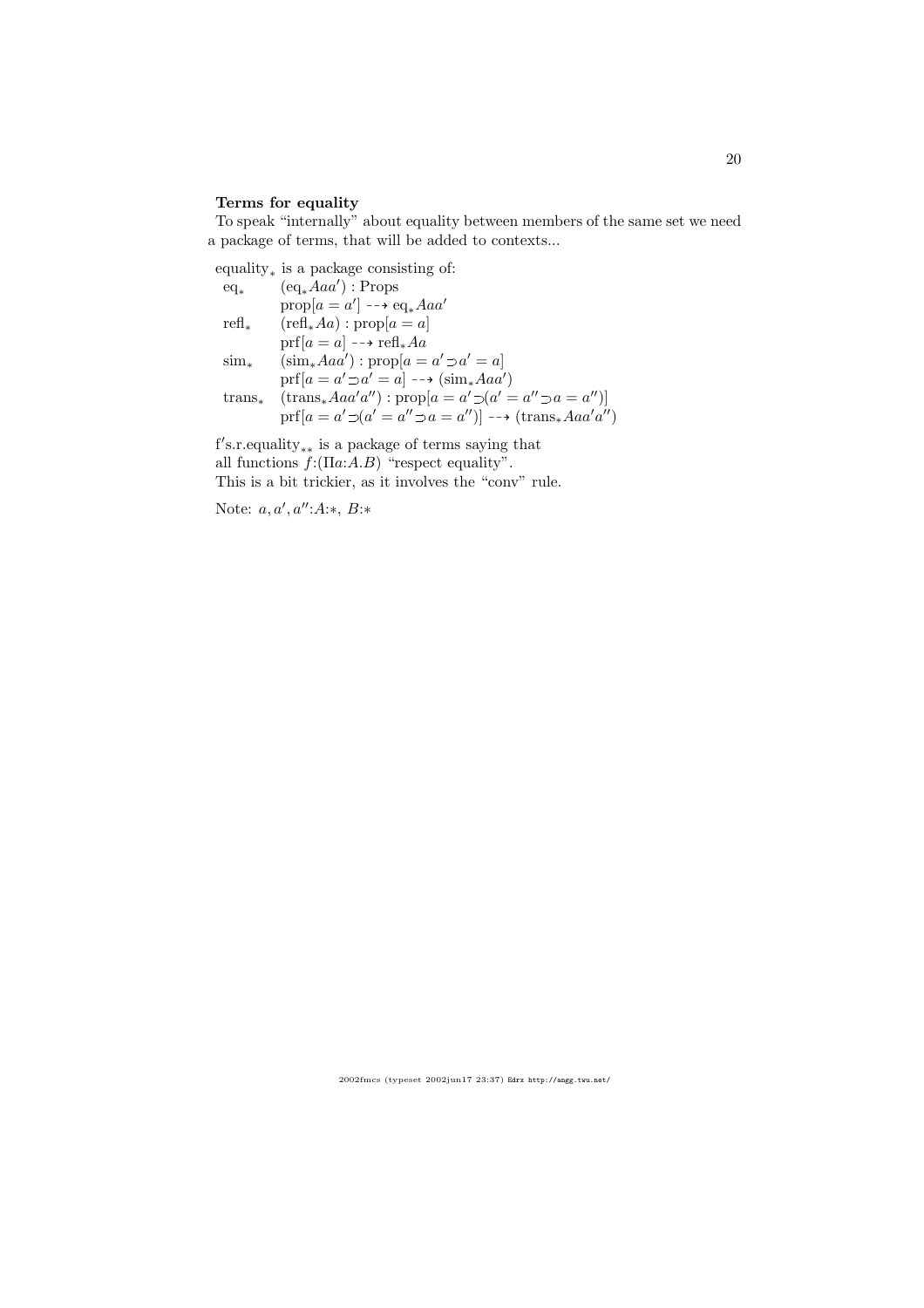### Protocategories

The prefix "proto" will always mean "without the terms for equalities".

A protocategory  $\mathbf{C}:\mathsf{Protocats}_{SR}$ (where S, R are sorts — typically  $S = \Box$ ,  $R = *)$ is a package containing

> $\begin{array}{l} \mathrm{Objs}_\mathbf{C} : S \\ \mathrm{Hom}_\mathbf{C} \end{array}$  $\text{Hom}_{\mathbf{C}} AB : R$  $id_{\mathbf{C}}$   $id_{\mathbf{C}}A : Hom_{\mathbf{C}}AA$  $\circ_{\mathbf{C}}$   $\circ_{\mathbf{C}} ABC(a \mapsto b)(b \mapsto c)$ : Hom<sub>C</sub> AC

 $(A, B, C : \mathrm{Objs}_{\mathbf{C}})$ 

Notational trick:  $a \mapsto b : \mathbf{E}[a \mapsto b],$ and the dictionary translates  $\mathbf{E}[a \mapsto b] \dashrightarrow \text{Hom}_{\mathbf{C}} AB$ .

A protocategory comes without the 'prf' terms that say the  $\circ_{\mathbf{C}}$  behaves well. A category is a protocategory plus such terms.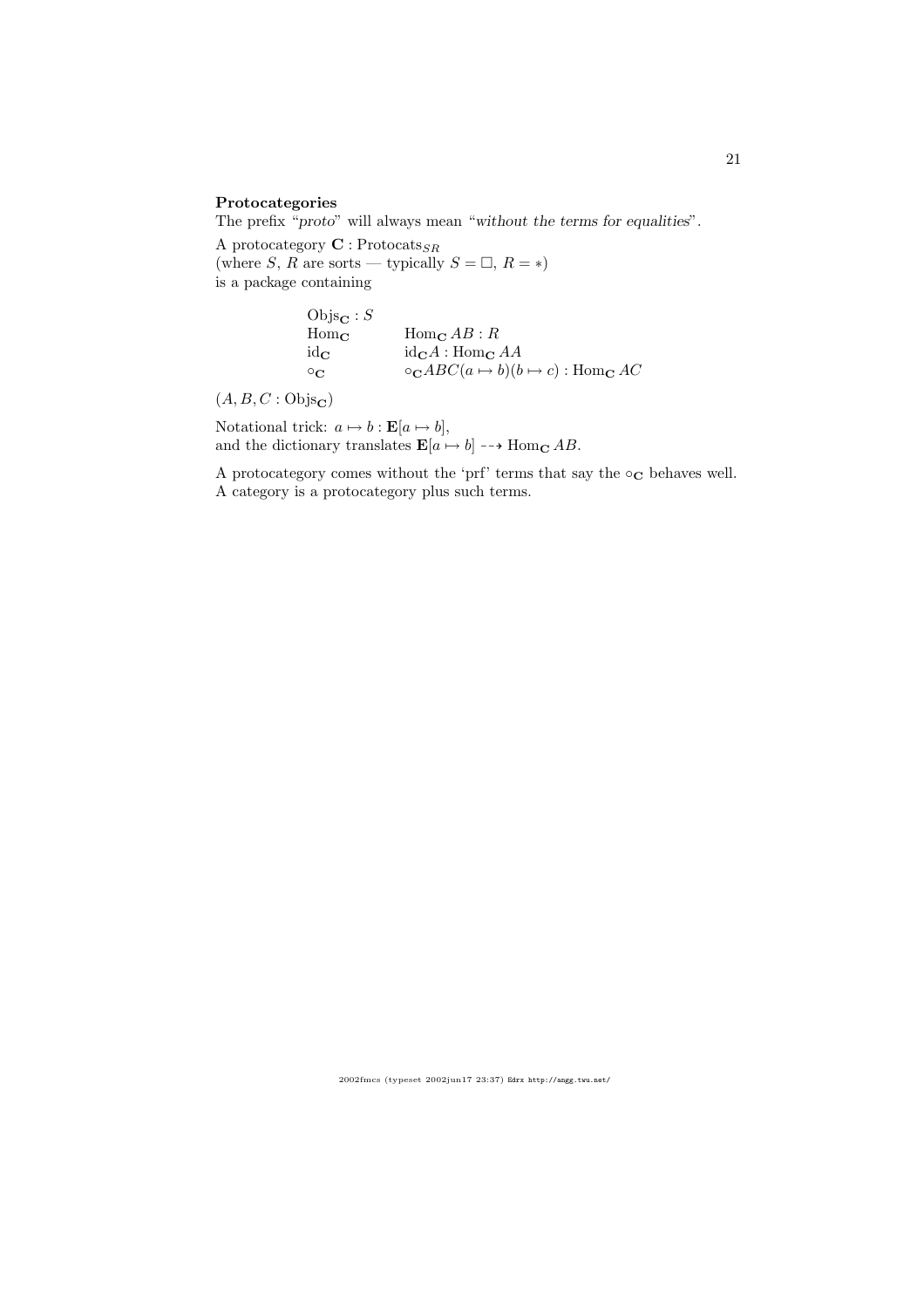# A very special example: Set as a  $\square*$ -protocategory

Set : Protocats<sub>□\*</sub> Objs $_{\text{Set}}$  =  $*$  :  $\square$  $\operatorname{Hom}_{\mathbf{Set}} \mathbf{E}[x] \mathbf{E}[y] = \mathbf{E}[x \mapsto y] : *$  $\text{Hom}_{\textbf{Set}} := \lambda X: * \lambda Y: * .(\Pi x: X.Y)$  $id_{\textbf{Set}}\mathbf{E}[x] = x \mapsto x$  $id_{\mathbf{Set}} := \lambda X: * \lambda x: X.x$  $\circ$ Set**E**[x]**E**[y]**E**[z](x  $\mapsto$  y)(y  $\mapsto$  z) = (y  $\mapsto$  z)  $\circ$  (x  $\mapsto$  y)  $\circ_{\mathbf{Set}} := \lambda X: * \lambda Y: * \lambda Z: *$ .  $\lambda f$ :(Hom<sub>Set</sub>  $XY$ ). $\lambda g$ :(Hom<sub>Set</sub>  $YZ$ ).  $\lambda x:X.g(fx)$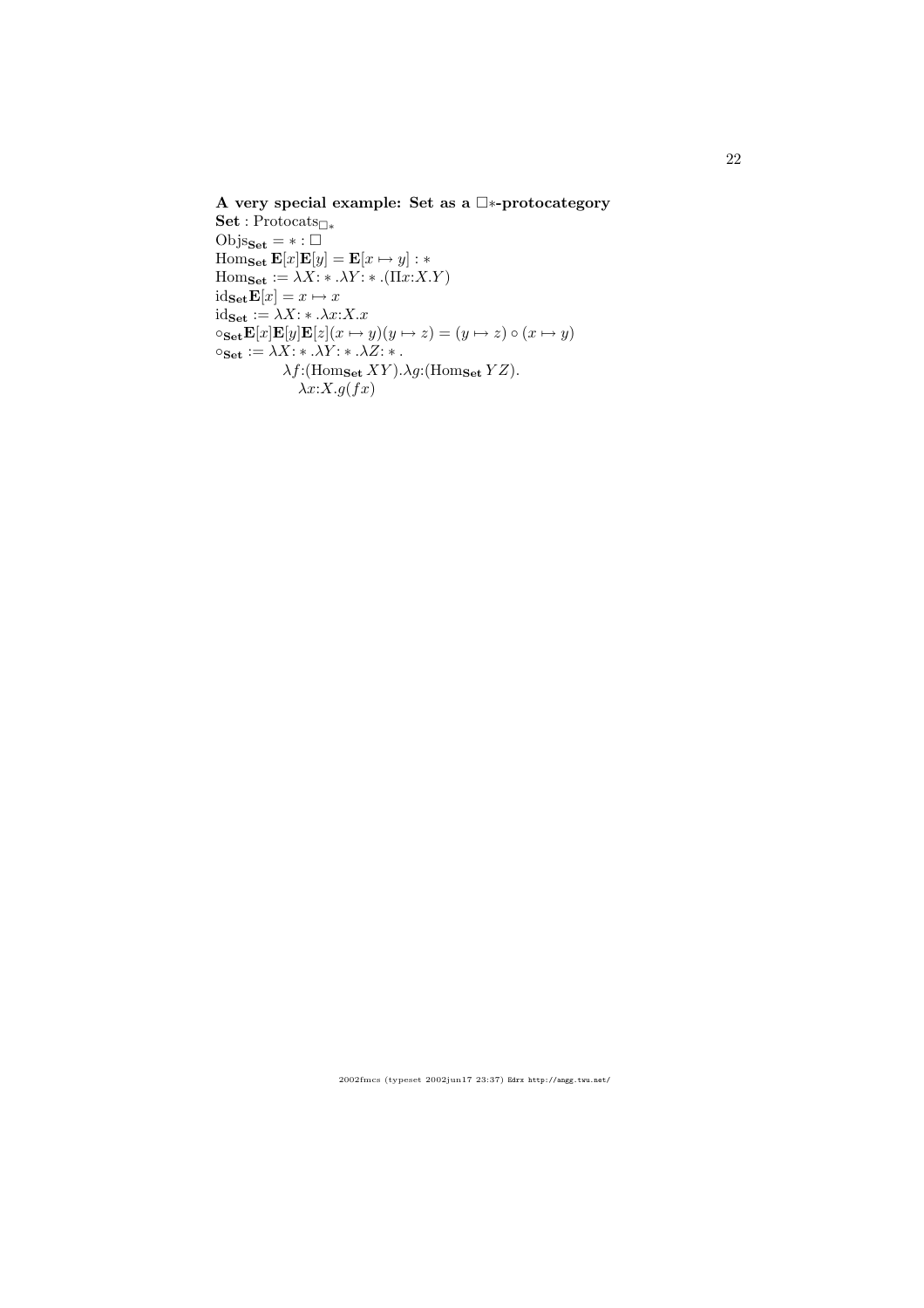### A typical □∗-protocategory

Objs $_{\mathrm{C}}$ :  $\Box$  $Hom_{\mathbf{C}} : \Pi\mathbf{O}[a]:Objs_{\mathbf{C}}.\Pi\mathbf{O}[b]:Objs_{\mathbf{C}}.*$  $O[a], O[b], O[c] : Objs_{\mathbf{C}}$ like  $\mathbf{E}[x], \mathbf{E}[y], \mathbf{E}[z] : \mathrm{Objs}_{\mathbf{Set}} = *$ but <u>we don't have a semantics</u> for "a", "b", "c"!!! Just for  $\mathbf{O}[a], \mathbf{O}[b], \mathbf{O}[c], (a \mapsto b), (b \mapsto c), (a \mapsto c).$ 



New "operator" in the dictionary:  $\mathbf{Cat}$   $\mathbf{-}$  $Cat[x] \dashrightarrow Set, Cat[a] \dashrightarrow C (O[a]:Objs_C)$ 

 $x \mapsto y : \mathbf{E}[x \mapsto y] = \mathbf{E}[x] \to \mathbf{E}[y]$  $a \mapsto b : \mathbf{E}[a \mapsto b] = \text{Hom}_{\mathbf{C}} \mathbf{O}[a] \mathbf{O}[b]$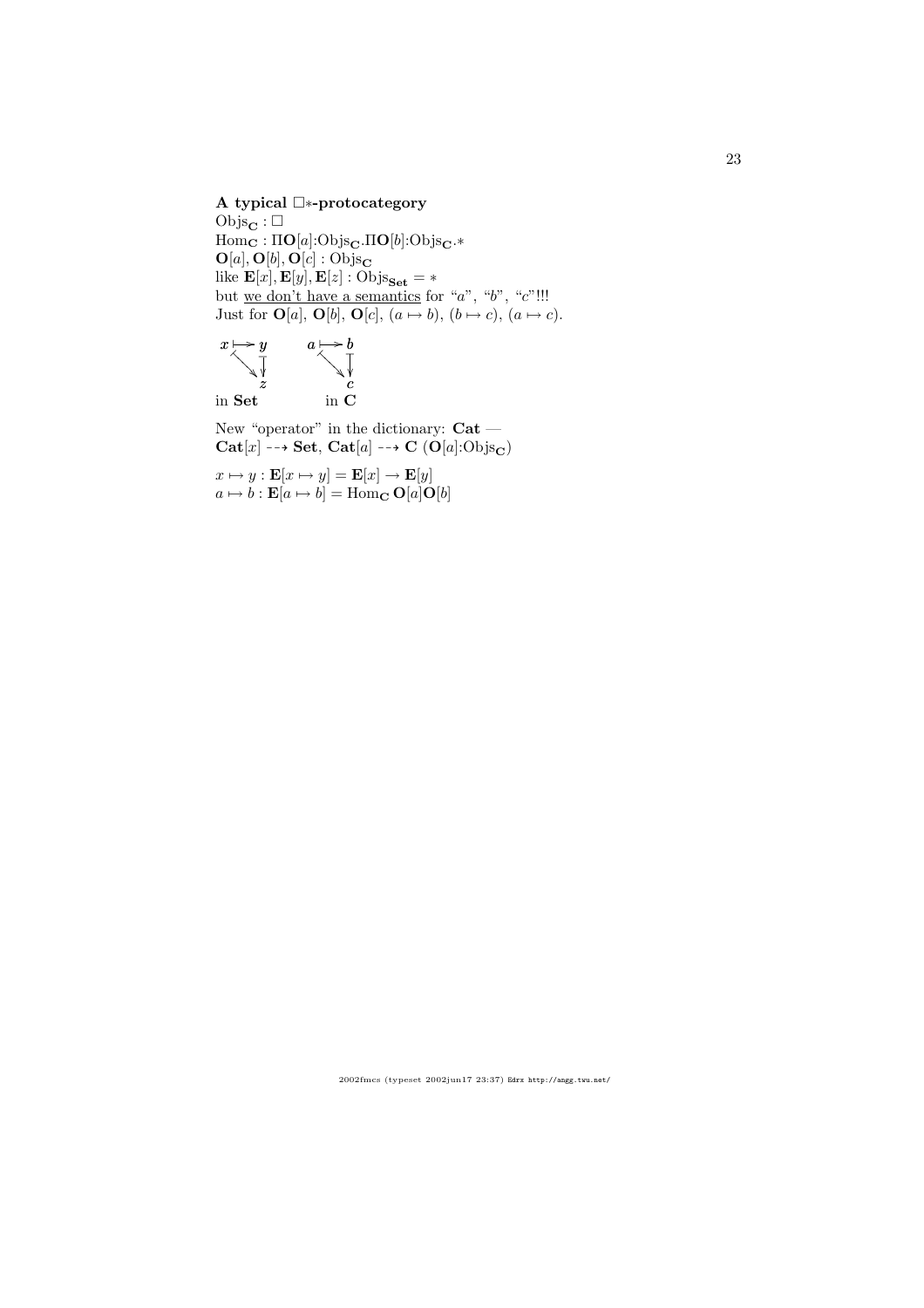#### System DNC: rules  $\mathbf{O}[a]$   $a \Rightarrow a^F$  $\overline{\mathbf{O}[a^F]} \quad (\Rightarrow E_O)$  $a' \mapsto a'' \quad a \Rightarrow a^F$  $a'^F \mapsto a''^F \quad (\Rightarrow E_M)$  $\mathbf{O}[a] \stackrel{\bullet}{\phantom{a}} a \stackrel{\bullet}{\rightarrow} (a^F \mapsto a^G)$  $\frac{a \rightarrow (a \rightarrow a^{-})}{a^{F} \rightarrow a^{G}} \stackrel{\bullet}{\rightarrow} E$

Several "ren" rules, e.g.,

$$
\frac{a \Rightarrow a^F}{\mathbf{O}[a \Rightarrow a^F]} \text{ ren } \frac{a \stackrel{\bullet}{\rightarrow} (a^F \mapsto a^G)}{(a \Rightarrow a^F) \mapsto (a \Rightarrow a^G)} \text{ ren }
$$

Discharges are written in usual ND style:  $\frac{\text{Objs}_{\mathbf{C}}}{\mathbf{C}^{[-]}}$  [s]<sup>1</sup>

$$
\begin{array}{c|c}\n\hline\n\mathbf{O}[a] & \stackrel{\text{[S]}}{\text{[O]} } \cdots \\
\hline\n\mathbf{O}[a^F] & \downarrow \\
\hline\n\mathbf{O}[a] \mapsto \mathbf{O}[a^F] & \downarrow \\
\hline\n\mathbf{O}[a] \mapsto \mathbf{O}[a^F] & \downarrow \\
\hline\n\mathbf{O}[a] \mapsto \mathbf{O}[a^F] & \downarrow \\
\hline\n\mathbf{O}[a] \mapsto \mathbf{O}[a^F] & \downarrow \\
\hline\n\mathbf{O}[a] \mapsto \mathbf{O}[a^F] & \downarrow \\
\hline\n\mathbf{O}[a] \mapsto \mathbf{O}[a^F] & \downarrow \\
\hline\n\mathbf{O}[a] \mapsto \mathbf{O}[a^F] & \downarrow \\
\hline\n\mathbf{O}[a] \mapsto \mathbf{O}[a^F] & \downarrow \\
\hline\n\mathbf{O}[a] \mapsto \mathbf{O}[a^F] & \downarrow \\
\hline\n\mathbf{O}[a^F] & \downarrow \\
\hline\n\mathbf{O}[a^F] & \downarrow \\
\hline\n\mathbf{O}[a^F] & \downarrow \\
\hline\n\mathbf{O}[a^F] & \downarrow \\
\hline\n\mathbf{O}[a^F] & \downarrow \\
\hline\n\mathbf{O}[a^F] & \downarrow \\
\hline\n\mathbf{O}[a^F] & \downarrow \\
\hline\n\mathbf{O}[a^F] & \downarrow \\
\hline\n\mathbf{O}[a^F] & \downarrow \\
\hline\n\mathbf{O}[a^F] & \downarrow \\
\hline\n\mathbf{O}[a^F] & \downarrow \\
\hline\n\mathbf{O}[a^F] & \downarrow \\
\hline\n\mathbf{O}[a^F] & \downarrow \\
\hline\n\mathbf{O}[a^F] & \downarrow \\
\hline\n\mathbf{O}[a^F] & \downarrow \\
\hline\n\mathbf{O}[a^F] & \downarrow \\
\hline\n\mathbf{O}[a^F] & \downarrow \\
\hline\n\mathbf{O}[a^F] & \downarrow \\
\hline\n\mathbf{O}[a^F] & \downarrow \\
\hline\n\math
$$

but then we need to know that  $O[a]:O \text{bjs}_{\textbf{C}}$  (dictionary!) and the trees may split into several...

24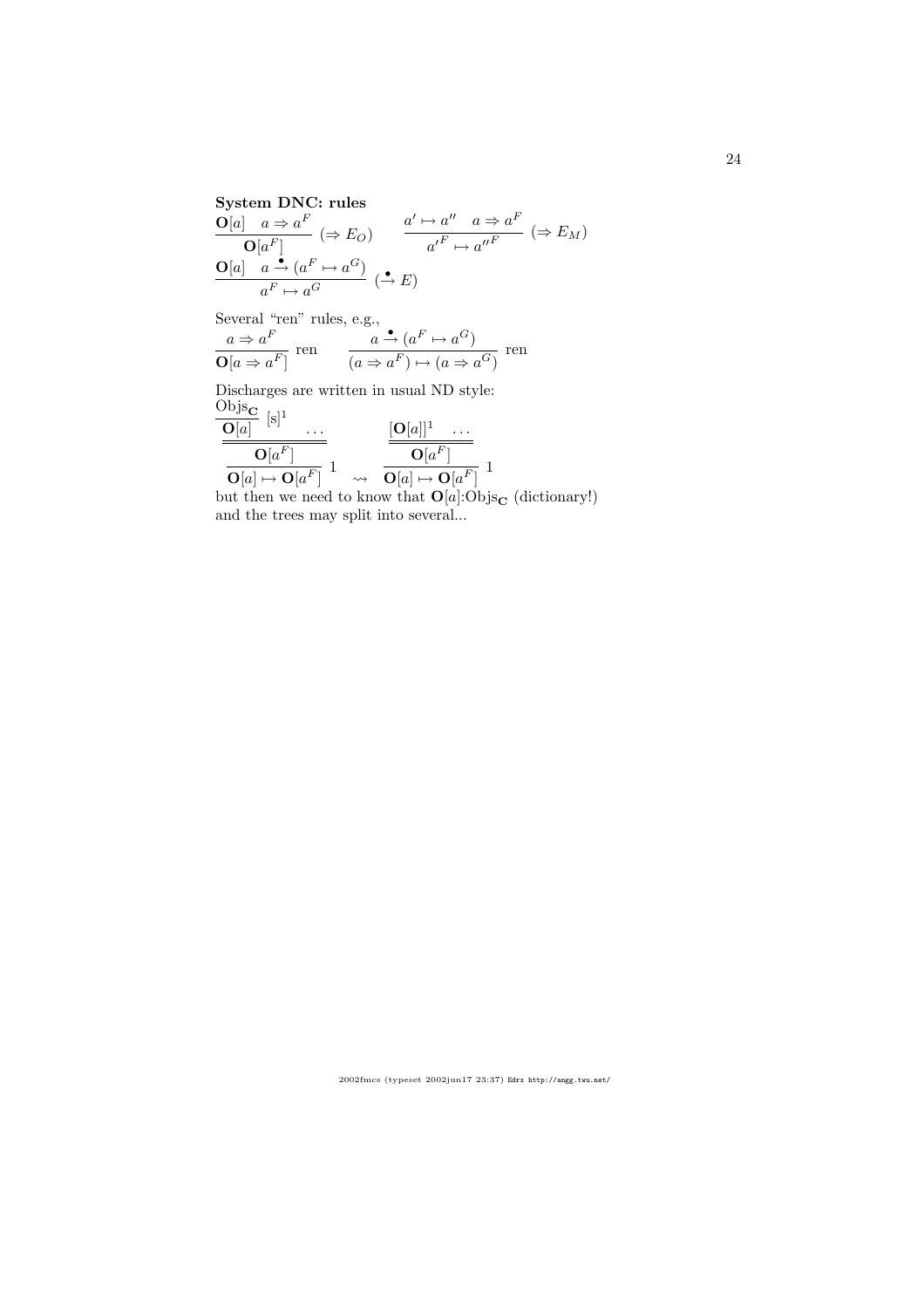# System DNC:  $(\Rightarrow I)$ , example

If we know the action of  $x \Rightarrow (a \mapsto x)$  on objects, i.e.,

 ${\bf E}[a]$  $[{\bf O}[x]]^1$  $\frac{\mathbf{E}[\mathbf{x}]}{\mathbf{E}[x]}$  ren  $\mathbf{E}[a \mapsto x]$  $\frac{\mathbf{C}[\alpha - x]}{\mathbf{O}[a \mapsto x]}$  ren  $\overline{\mathbf{O}[x] \mapsto \mathbf{O}[a \mapsto x]} \quad 1$ then:  $[a \mapsto x']^1 \quad [x' \mapsto x'']^2$  $a \mapsto x''$  $\overline{(a\mapsto x')\mapsto (a\mapsto x'')}$  1  $\overline{(x' \mapsto x'') \mapsto ((a \mapsto x') \mapsto (a \mapsto x''))}$  2  $\frac{x \to (a \mapsto x)}{x \to (a \mapsto x)}$  " $(\Rightarrow I)$ "

Note that we are constructing a proto-functor we are leaving out the "prf" terms!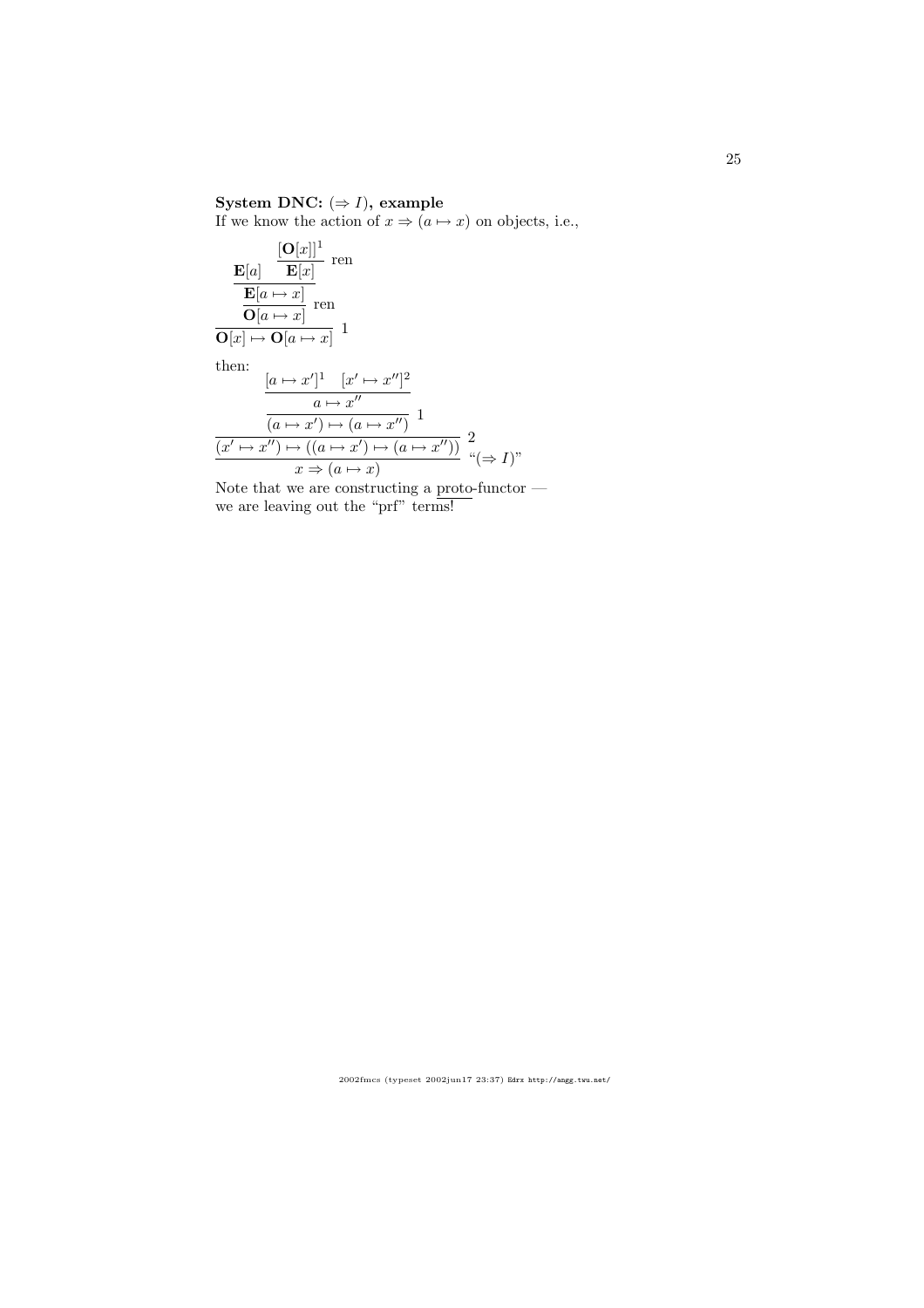# System DNC:  $(\stackrel{\bullet}{\to} I)$ , example

If we know  $x \Rightarrow (b \mapsto x)$  and  $x \Rightarrow (a \mapsto x)$ , then the rule for creating  $x \xrightarrow{\bullet} ((b \mapsto x) \mapsto (a \mapsto x))$ is essentially the same as the rule for creating  $\mathbf{O}[x] \mapsto ((b \mapsto x) \mapsto (a \mapsto x))$ — again, we leave out the "prf" terms, and we only build a proto-natural transformation. Example:  $O[h]$   $[O[x]]^2$ 

$$
\frac{a \mapsto b \quad [b \mapsto x]^1}{a \mapsto x}
$$
\n
$$
\frac{a \mapsto b \quad [b \mapsto x]^1}{(b \mapsto x) \mapsto (a \mapsto x)}
$$
\n
$$
\frac{a \mapsto b \quad \frac{a \mapsto b}{b \mapsto x}}{(b \mapsto x) \mapsto (a \mapsto x)}
$$
\n
$$
\frac{a \mapsto b \quad \frac{b \mapsto x}{b \mapsto x}}{(b \mapsto x) \mapsto (a \mapsto x)}
$$
\n
$$
\frac{a \mapsto b \quad \frac{b \mapsto x}{b \mapsto x}}{(b \mapsto x) \mapsto (a \mapsto x)}
$$
\n
$$
\frac{a \mapsto b \quad \frac{b \mapsto x}{b \mapsto x}}{(b \mapsto x) \mapsto (a \mapsto x)}
$$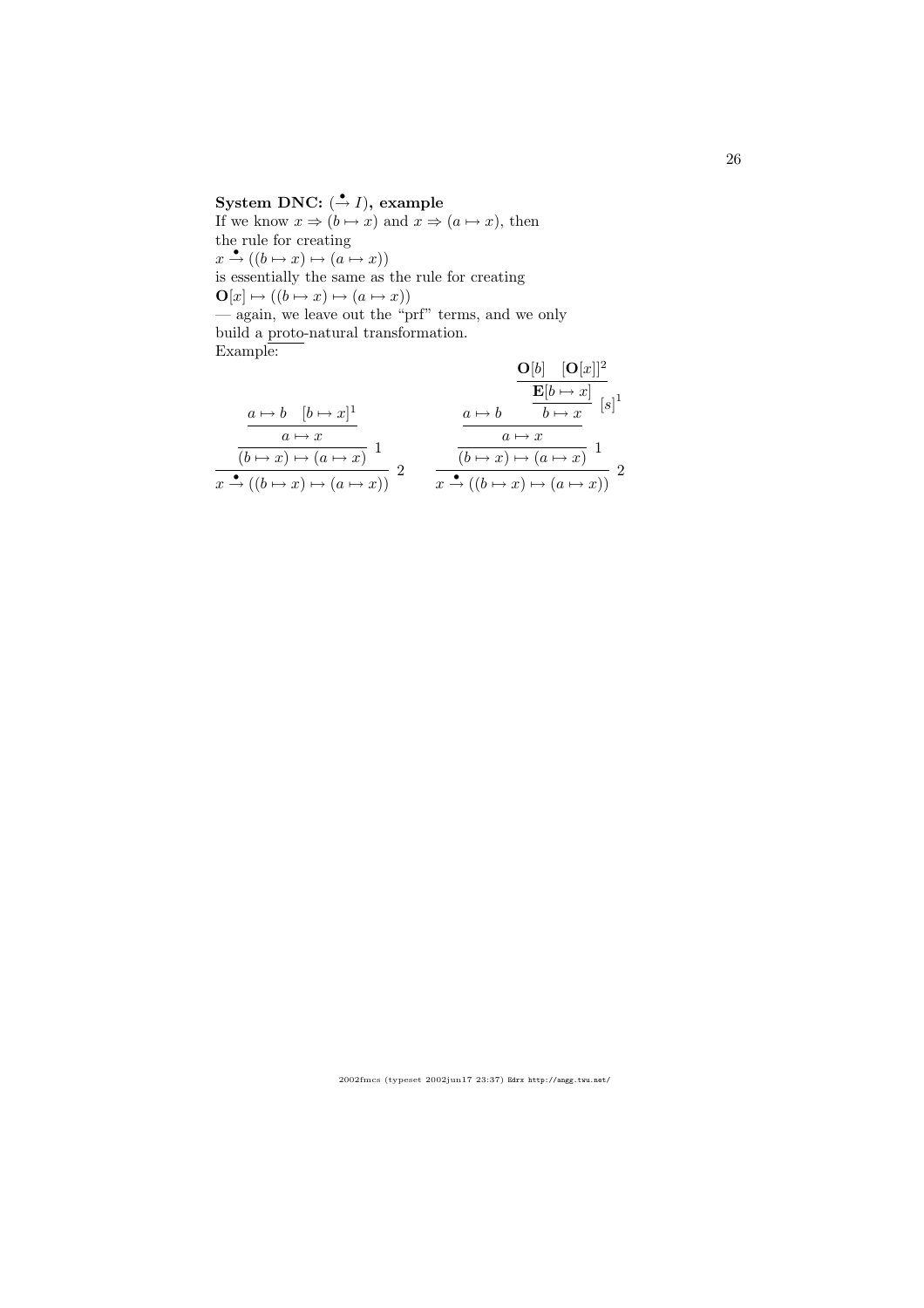## Future work Is DNC strongly normalizing? Problems with this question:

- Right now DNC is just a layer of syntax on top of CC
- We need to formalize better how the dictionary works
- Some rules (e.g.  $(\Rightarrow E)$ ) involve a certain amount of pattern-matching
- Reductions (cut-elimination) may require non-trivial renamings
- Which names are valid? DNC terms are inherently ambiguous...

DNC is not well-defined enough yet!!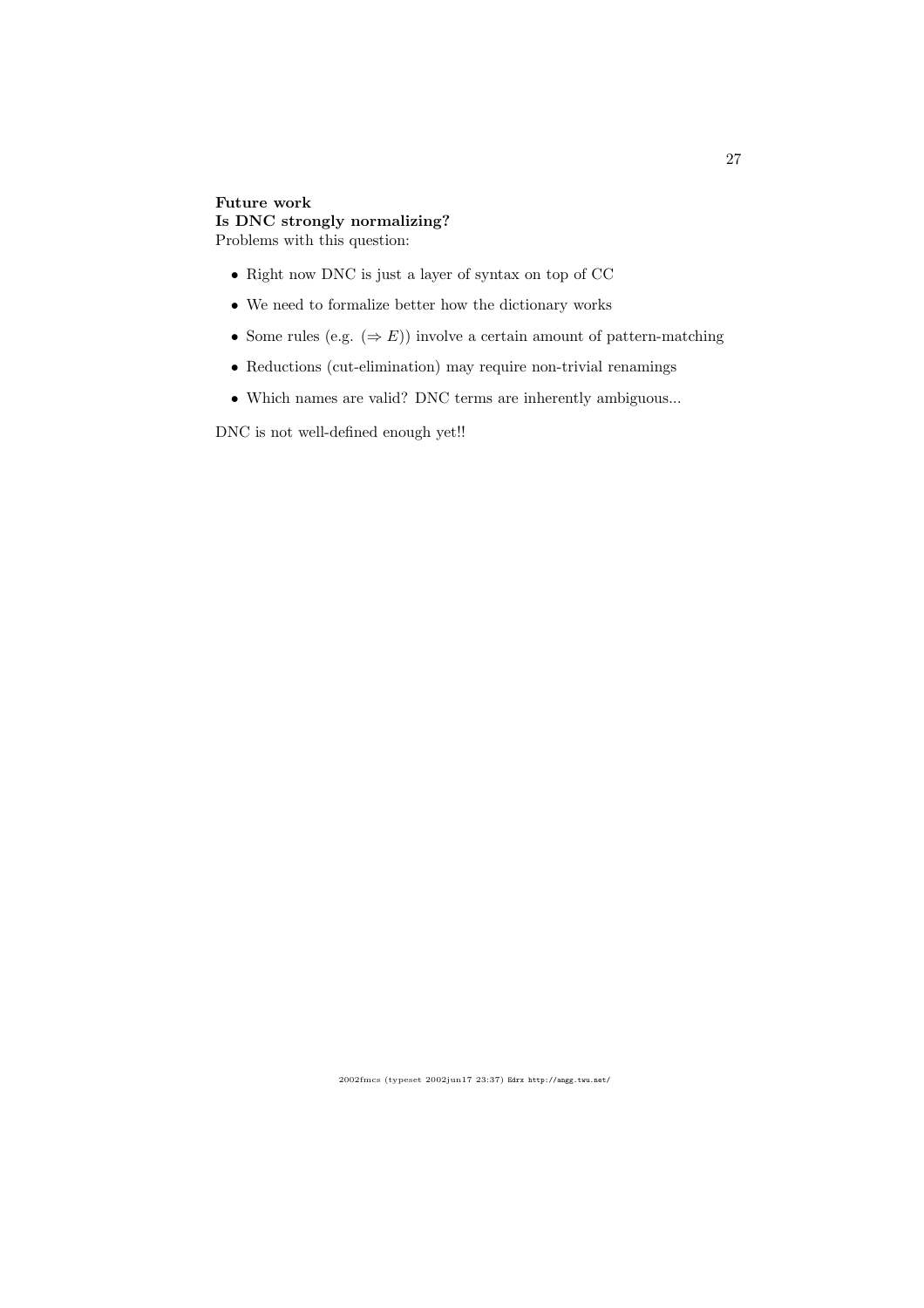### What comes before studying SN for DNC

### We need to learn more about DNC's ambiguities:

If a DNC term  $\alpha$  has a natural construction,

- is it essentially unique?
- does it lift from the "syntactical world" to the "real world"?
- coherence/parametricity

Missing: rules for defining new categories

DNC and GP are tools for expressing the (intuitive) skeletons of some proofs (more precisely, the T-parts of proofs). So, morally, we should be able to represent nicely in GP/DNC:

- SN proofs for CC
- Categorical models for CC and other type theories
- "Basic category theory" (everything that a categorist would say is trivial)
- A lot about fibrations
- And also:
	- Topos logic (and a ND for it!)
	- Terms involving infinitesimals and derivatives (my original motivation, years ago)